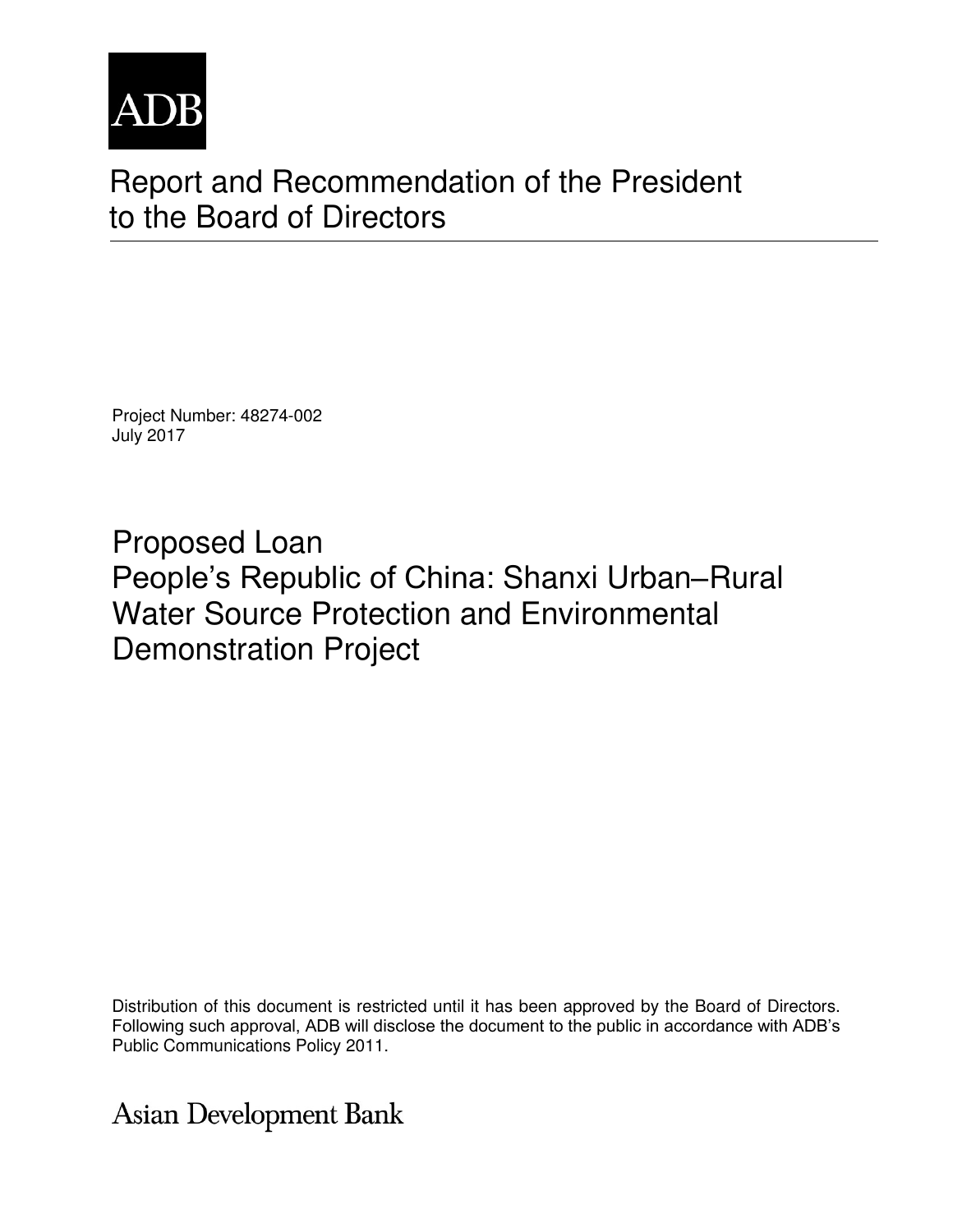#### **CURRENCY EQUIVALENTS**

(as of 31 July 2017)

| Currency unit | $\overline{\phantom{0}}$ | yuan (CNY) |
|---------------|--------------------------|------------|
| CNY1.00       | $=$                      | \$0.1485   |
| \$1.00        | $=$                      | CNY6.7333  |

# **ABBREVIATIONS**

| ADB            | Asian Development Bank               |
|----------------|--------------------------------------|
| <b>EMP</b>     | environmental management plan        |
| ha             | hectare                              |
| <b>IEE</b>     | initial environmental examination    |
| <b>JMG</b>     | <b>Jinzhong Municipal Government</b> |
| km             | kilometer                            |
| m <sup>3</sup> | cubic meter                          |
| <b>PAM</b>     | project administration manual        |
| <b>PRC</b>     | People's Republic of China           |
| <b>SPG</b>     | <b>Shanxi Provincial Government</b>  |
| <b>ZCG</b>     | Zuoquan County Government            |

## **NOTE**

In this report, "\$" refers to United States dollars.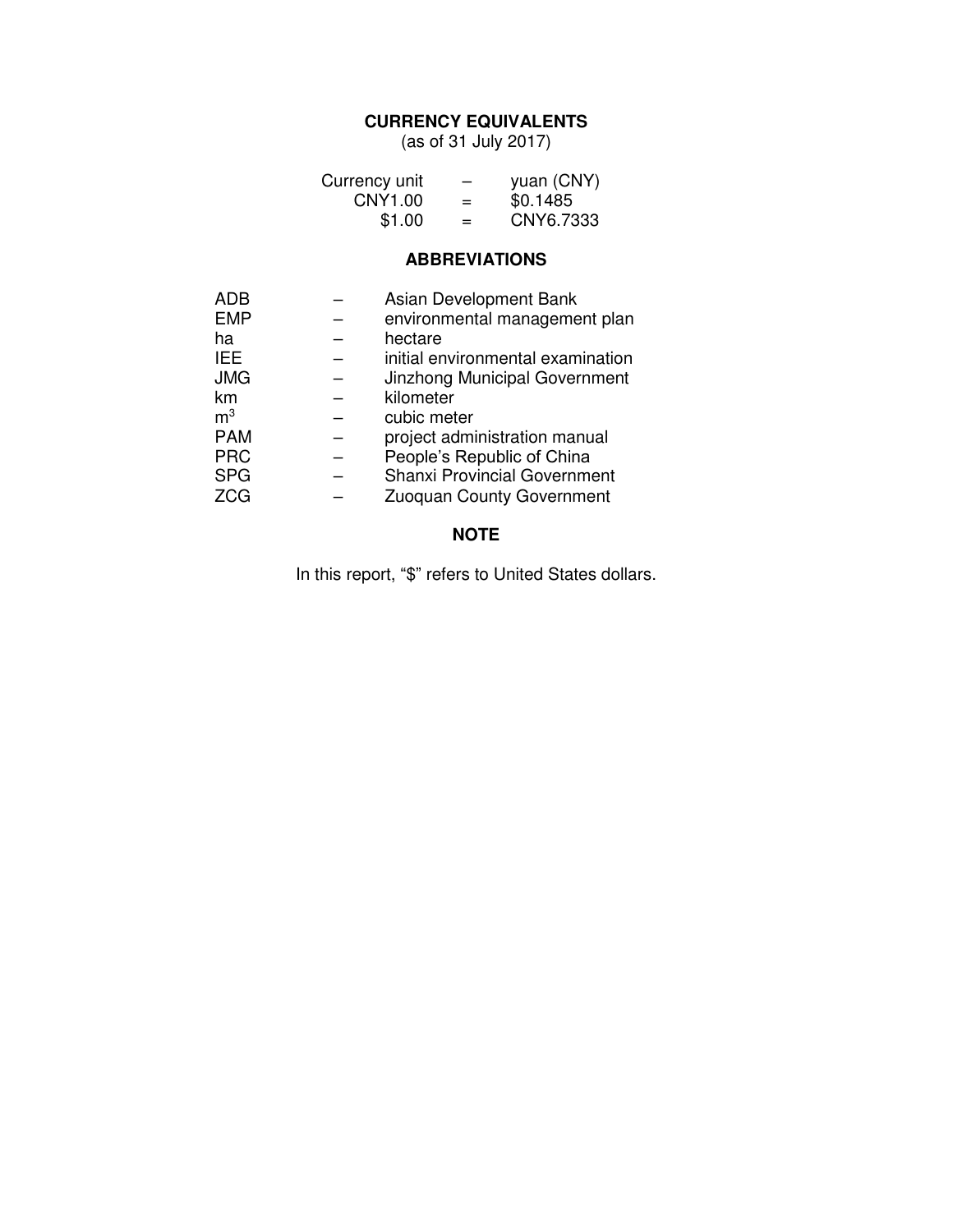| <b>Vice-President</b><br><b>Director General</b> | S. Groff, Operations 2<br>A. Konishi, East Asia Department (EARD)                                                                                        |
|--------------------------------------------------|----------------------------------------------------------------------------------------------------------------------------------------------------------|
| <b>Director</b>                                  | Q. Zhang, Environment, Natural Resources, and Agriculture<br>Division, EARD                                                                              |
| <b>Team leader</b>                               | Y. Zhou, Principal Water Resources Specialist, Central and West<br>Asia Department                                                                       |
| <b>Team members</b>                              | I. Ahsan, Senior Counsel, Office of the General Counsel<br>M. Ancora, Climate Change Specialist, EARD<br>M. Anosan, Project Analyst, EARD                |
|                                                  | M. Bezuijen, Senior Environment Specialist, EARD<br>S. Fujuoka, Water Resources Specialist, Sustainable Development<br>and Climate Change Department     |
|                                                  | J. Hinrichs, Natural Resources Economist, EARD<br>Y. Kobayashi, Principal Water Resources Specialist, EARD<br>H. Luna, Senior Operations Assistant, EARD |
|                                                  | Z. Niu, Senior Project Officer (Environment), EARD<br>N. Sapkota, Senior Social Development Specialist, EARD                                             |
|                                                  | P. Sarrat, Transport Economist, EARD<br>J. Sluijter, Transport Economist, EARD                                                                           |
| Peer reviewer                                    | J. Huang, Principal Urban Development Specialist, South Asia<br>Department                                                                               |

In preparing any country program or strategy, financing any project, or by making any designation of or reference to a particular territory or geographic area in this document, the Asian Development Bank does not intend to make any judgments as to the legal or other status of any territory or area.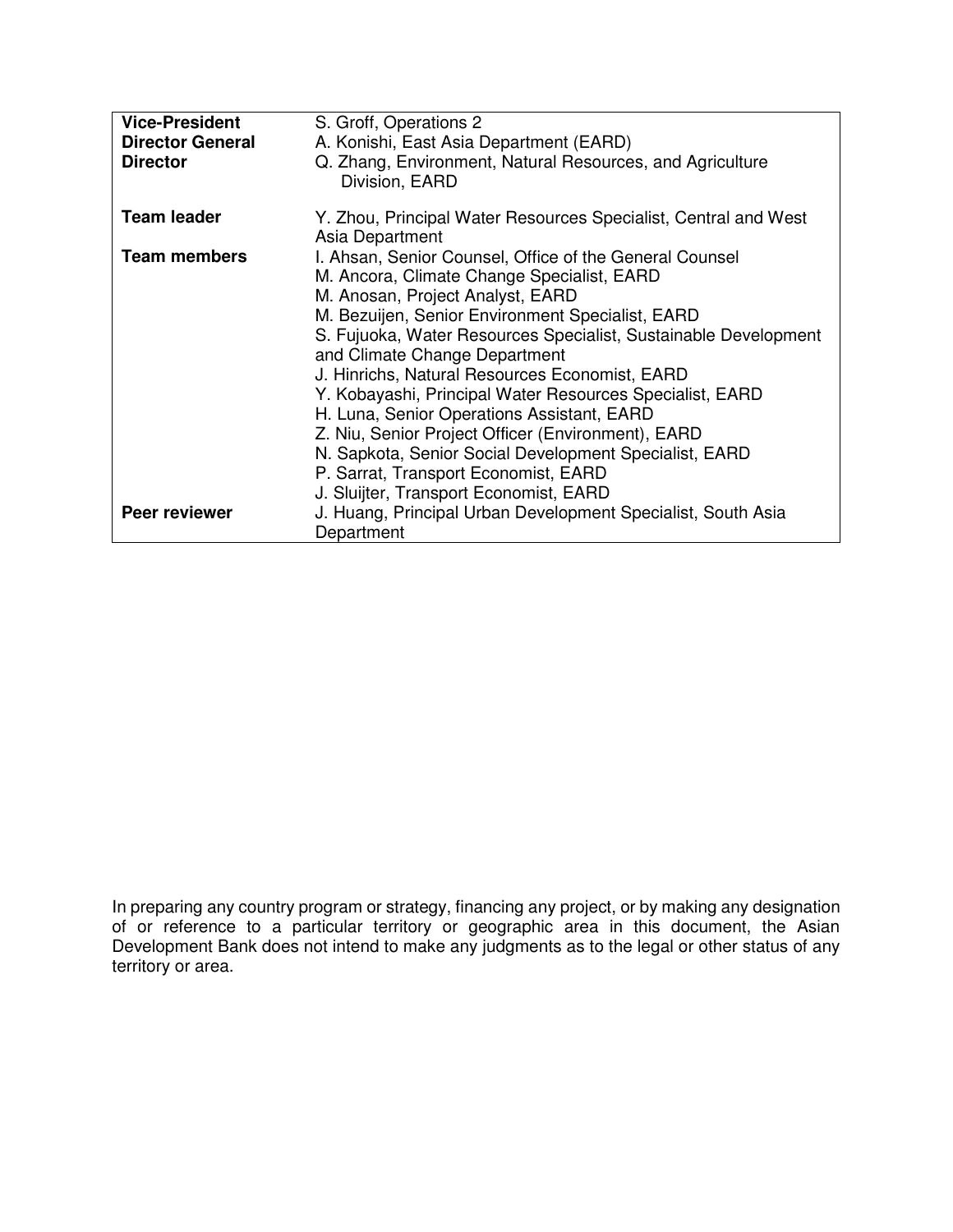# **CONTENTS**

**Page**

|      | <b>PROJECT AT A GLANCE</b>                                                                                                                                                                                               |                                                                 |
|------|--------------------------------------------------------------------------------------------------------------------------------------------------------------------------------------------------------------------------|-----------------------------------------------------------------|
| I.   | THE PROPOSAL                                                                                                                                                                                                             |                                                                 |
| Ш.   | THE PROJECT<br>Rationale<br>А.<br>В.<br>Impact and Outcome<br>C.<br>Outputs<br>D.<br>Summary Cost Estimates and Financing Plan<br>Ε.<br><b>Implementation Arrangements</b>                                               | 3<br>4<br>5<br>6                                                |
| III. | <b>DUE DILIGENCE</b><br>Technical<br>Α.<br>В.<br><b>Economic and Financial</b><br>C.<br>Governance<br>D.<br>Poverty, Social, and Gender<br>Ε.<br>Safeguards<br>F.<br>Summary of Risk Assessment and Risk Management Plan | 7<br>7<br>7<br>$\begin{array}{c} 8 \\ 8 \end{array}$<br>9<br>10 |
| IV.  | <b>ASSURANCES</b>                                                                                                                                                                                                        | 10                                                              |
| V.   | <b>RECOMMENDATION</b>                                                                                                                                                                                                    | 10                                                              |
|      | <b>APPENDIXES</b>                                                                                                                                                                                                        |                                                                 |
| 1.   | Design and Monitoring Framework                                                                                                                                                                                          | 11                                                              |

2. List of Linked Documents 14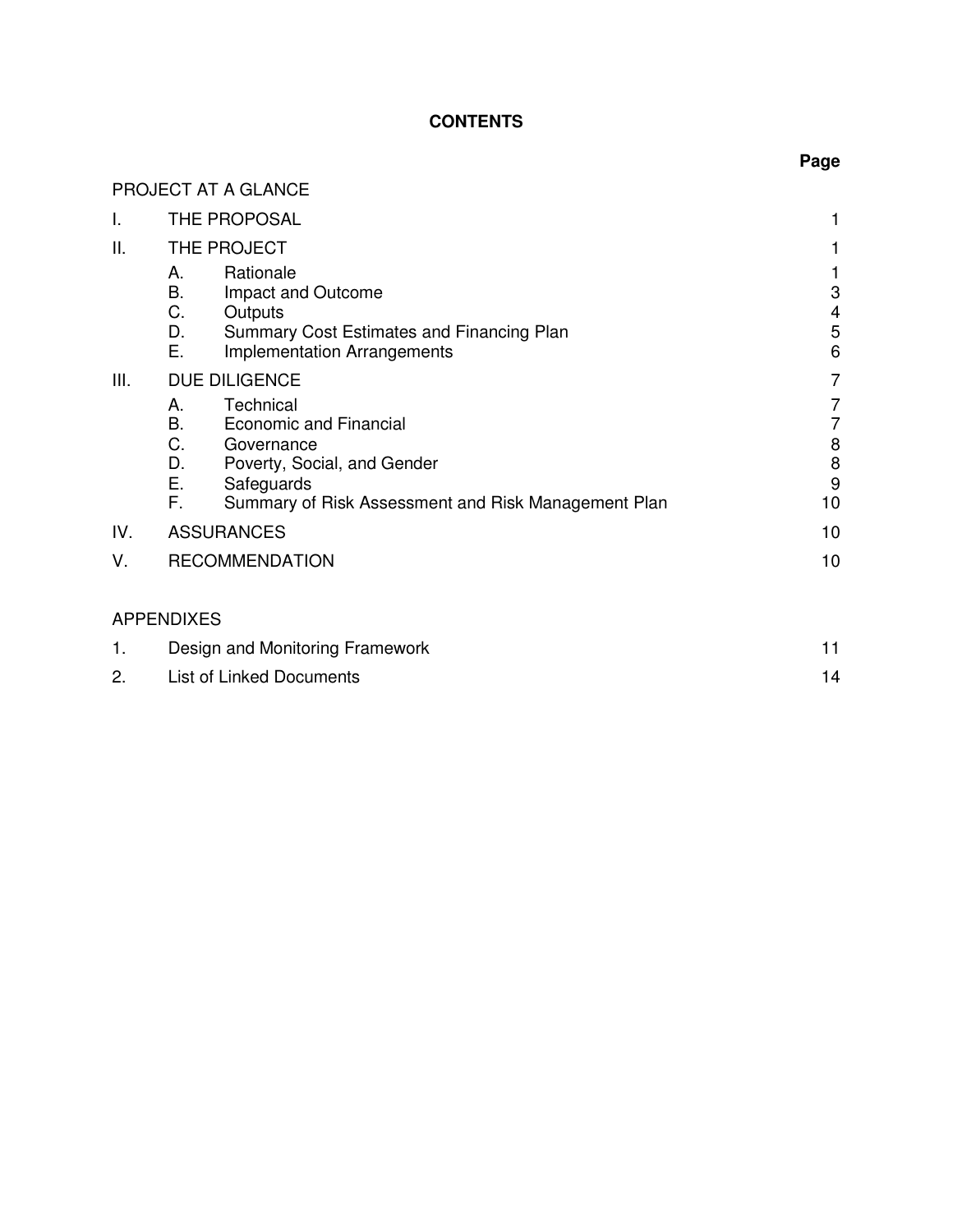# **PROJECT AT A GLANCE**

| 1. Basic Data                                      |                                                                     |                                                    |                                        | Project Number: 48274-002 |
|----------------------------------------------------|---------------------------------------------------------------------|----------------------------------------------------|----------------------------------------|---------------------------|
| <b>Project Name</b>                                | Shanxi Urban-Rural Water Source                                     | <b>Department</b>                                  | EARD/EAER                              |                           |
|                                                    | <b>Protection and Environmental</b>                                 | /Division                                          |                                        |                           |
|                                                    | <b>Demonstration Project</b>                                        |                                                    |                                        | Zuoquan County Government |
| Country<br><b>Borrower</b>                         | China, People's Republic of<br>China, People's Republic of          | <b>Executing Agency</b>                            |                                        |                           |
| 2. Sector                                          | Subsector(s)                                                        |                                                    | <b>ADB Financing (\$ million)</b>      |                           |
| Agriculture, natural                               | Forestry                                                            |                                                    |                                        | 8.00                      |
| resources and rural                                | Rural flood protection                                              |                                                    |                                        | 15.00                     |
| development                                        | Rural water supply services                                         |                                                    |                                        | 30.00                     |
| <b>Transport</b>                                   | Urban roads and traffic management                                  |                                                    |                                        | 25.00                     |
| Water and other urban                              | Urban flood protection                                              |                                                    |                                        | 13.00                     |
| infrastructure and services                        | Urban sewerage                                                      |                                                    |                                        | 9.00                      |
|                                                    |                                                                     |                                                    | <b>Total</b>                           | 100.00                    |
|                                                    |                                                                     |                                                    |                                        |                           |
| 3. Strategic Agenda                                | <b>Subcomponents</b>                                                | <b>Climate Change Information</b>                  |                                        | 17.22                     |
| Inclusive economic growth<br>(IEG)                 | Pillar 2: Access to economic<br>opportunities, including jobs, made | Adaptation (\$ million)<br>Mitigation (\$ million) |                                        | 3.02                      |
|                                                    | more inclusive                                                      | $CO2$ reduction (tons per annum)                   |                                        | 640                       |
| Environmentally sustainable                        | Disaster risk management                                            | Climate Change impact on the                       |                                        | High                      |
| growth (ESG)                                       | Global and regional transboundary                                   | Project                                            |                                        |                           |
|                                                    | environmental concerns                                              |                                                    |                                        |                           |
|                                                    | Natural resources conservation<br>Urban environmental improvement   |                                                    |                                        |                           |
|                                                    |                                                                     |                                                    |                                        |                           |
| 4. Drivers of Change<br>Governance and capacity    | <b>Components</b><br>Civil society participation                    | Effective gender mainstreaming                     | <b>Gender Equity and Mainstreaming</b> |                           |
| development (GCD)                                  | Organizational development                                          | (EGM)                                              |                                        |                           |
| 5. Poverty and SDG Targeting                       |                                                                     | <b>Location Impact</b>                             |                                        |                           |
| Geographic Targeting                               | <b>No</b>                                                           | Rural                                              |                                        | High                      |
| <b>Household Targeting</b><br><b>SDG Targeting</b> | <b>No</b><br>Yes                                                    | Urban                                              |                                        | Medium                    |
| <b>SDG Goals</b>                                   | SDG <sub>6</sub>                                                    |                                                    |                                        |                           |
|                                                    |                                                                     |                                                    |                                        |                           |
| 6. Risk Categorization:                            | Complex                                                             |                                                    |                                        |                           |
| 7. Safeguard Categorization                        | Environment: B Involuntary Resettlement: A Indigenous Peoples: C    |                                                    |                                        |                           |
| 8. Financing                                       |                                                                     |                                                    |                                        |                           |
| <b>Modality and Sources</b>                        |                                                                     |                                                    | Amount (\$ million)                    |                           |
| <b>ADB</b>                                         |                                                                     |                                                    | 100.00                                 |                           |
|                                                    | Sovereign Project (Regular Loan): Ordinary capital resources        |                                                    | 100.00                                 |                           |
| Cofinancing                                        |                                                                     |                                                    | 0.00                                   |                           |
| None                                               |                                                                     |                                                    | 0.00                                   |                           |
| <b>Counterpart</b>                                 |                                                                     |                                                    | 52.10                                  |                           |
| Government                                         |                                                                     |                                                    | 52.10                                  |                           |
| <b>Total</b>                                       |                                                                     |                                                    | 152.10                                 |                           |
|                                                    |                                                                     |                                                    |                                        |                           |
|                                                    |                                                                     |                                                    |                                        |                           |
|                                                    |                                                                     |                                                    |                                        |                           |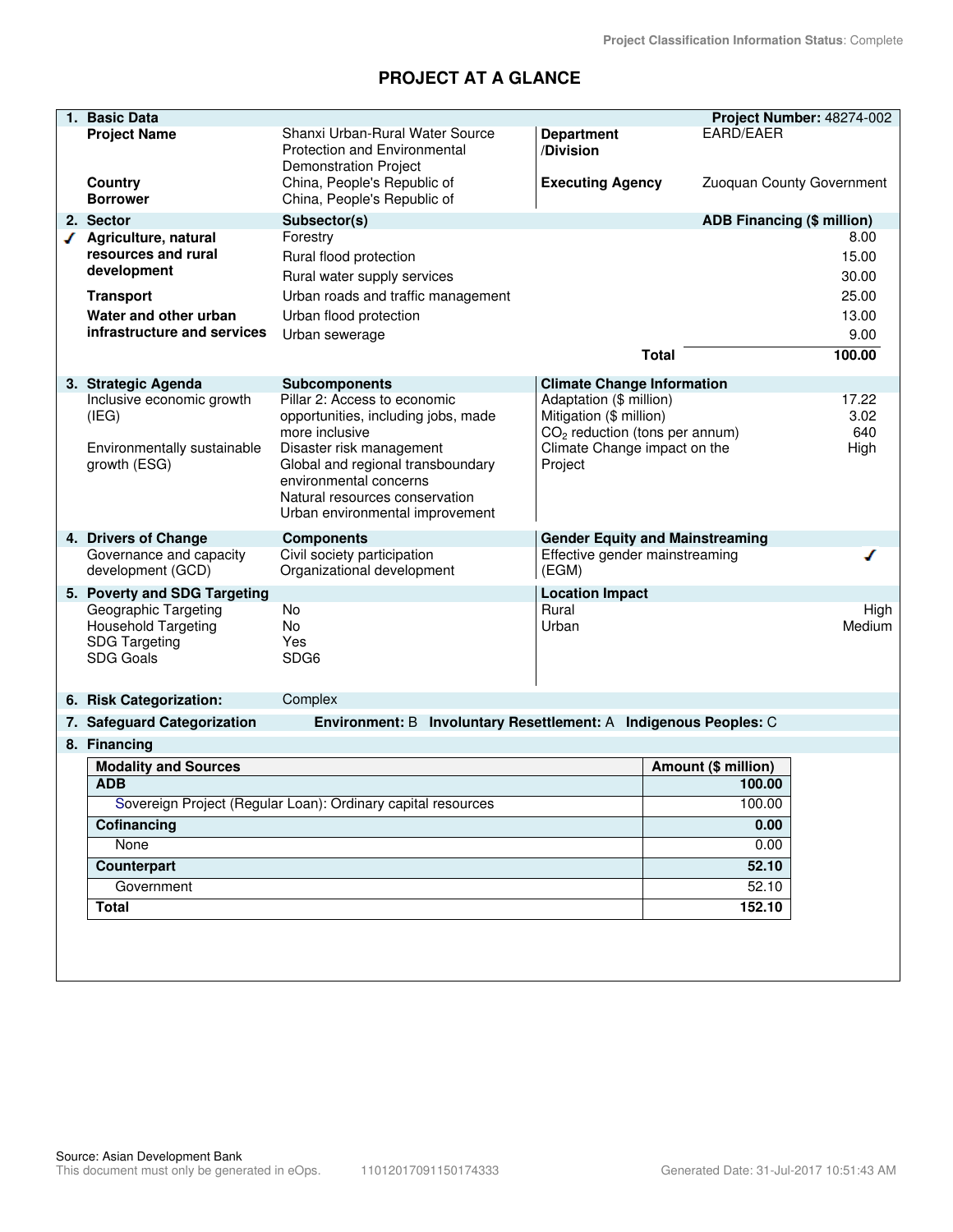## **I. THE PROPOSAL**

1. I submit for your approval the following report and recommendation on a proposed loan to the People's Republic of China (PRC) for the Shanxi Urban–Rural Water Source Protection and Environmental Demonstration Project.

2. The proposed project will be implemented in Zuoquan County, Jinzhong Municipality of Shanxi Province. It will address key water resources management and related issues in Zuoquan County in an integrated manner, including flood mitigation, soil erosion prevention, land use planning, water supply, wastewater treatment, and related capacity-building activities. 1

#### **II. THE PROJECT**

#### **A. Rationale**

3. Rapid economic development in the PRC has led to severe ecological and environmental degradation. To address these issues while continuing to eliminate absolute poverty, the Government of the PRC has been promoting ecological civilization<sup>2</sup> and has specified targets in its Thirteenth Five-Year Plan on National Economic and Social Development, 2016–2020.<sup>3</sup> Water resources protection and flood risk mitigation are key elements of ecological civilization and effective means for poverty reduction. The government has identified Zuoquan County, a nationallevel poverty county in the water-scarce and heavily polluted Hai River basin, as an integral part of the ecological belt for Shanxi Province. Assistance to Zuoquan County is expected to demonstrate the ability and merits of working at the county level to advance the government's goal of ecological civilization and poverty reduction.

4. Zuoquan County is in the Hai River basin, bordering Hebei Province on the east. It has a population of 165,042 (in 2015), 57% of which is rural. The county's mean annual precipitation is 520 millimeters, with more than 70% of rainfall occurring from June to September; and its average annual evaporation is 1,620 millimeters. With 33% of its population being poor, Zuoquan County is designated a national-level poverty county. About 98% of Zuoquan County is in the Qingzhang watershed. Originating in the county, the Qingzhang River flows into the Zhang River in Hebei Province—a tributary of the Hai River. The Qingzhang River, together with the Shixia and Xiajiaozhang reservoirs, is a strategic water source for 1.92 million people in Shanxi Province. As an important source for the Hai River basin, the water quality of Qingzhang River also bears significantly on the water safety of 1.2 million people in downstream areas of Hebei and Henan provinces.

5. **Soil erosion and sedimentation.** Located on the Loess Plateau, Zuoquan County experiences serious soil erosion, with over 50% of its land eroded to some degree. The vegetation coverage of the Qingzhang River's upstream catchment is generally good, but the vegetation condition for areas near villages and towns and along the roads is poor. Heavy rain has caused soil erosion from these areas with little or without coverage. Soil erosion also comes from nonprotected riverbanks. Sediment from soil erosion has resulted in the siltation of rivers, streams,

 $\overline{a}$ 1 The Asian Development Bank (ADB) provided project preparatory technical assistance for preparing the Shanxi Urban–Rural Water Source Protection and Environmental Demonstration Project (TA 8856-PRC).

<sup>&</sup>lt;sup>2</sup> Ecological civilization refers to achieving harmony between growth, people, and nature. It includes activities to mitigate ecological damage, relieve pressures on natural resources, and improve the balance between the environment and the economy.

<sup>3</sup> Government of the People's Republic of China. 2016. *Thirteenth Five-Year Plan on National Economic and Social Development.* Beijing.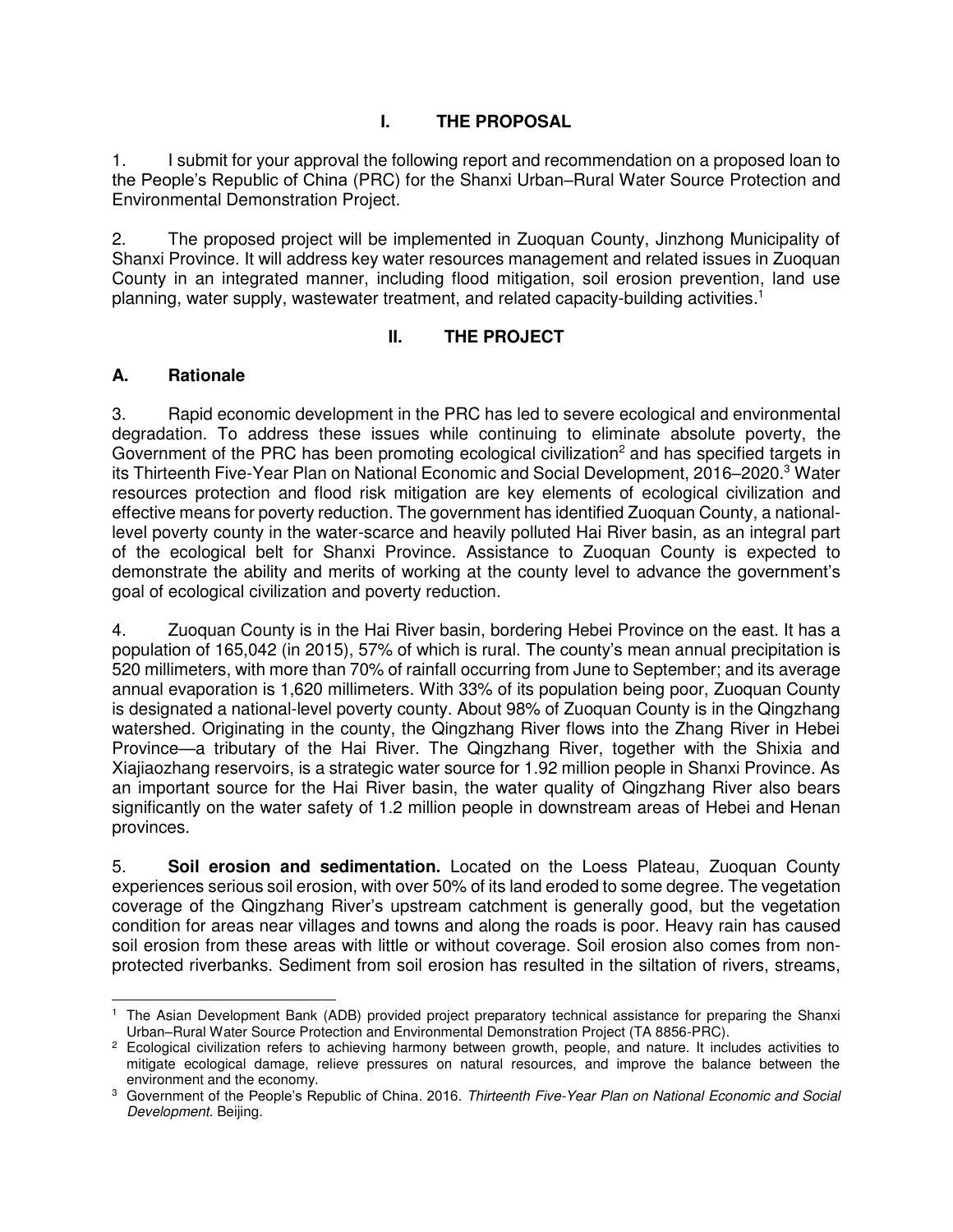and reservoirs. According to the record of the Zuoquan Shixia Reservoir Management Office from 1990 to 2013, the total accumulated siltation volume during these 23 years was 345,000 cubic meters (m<sup>3</sup>), with an average siltation volume of 15,000 m<sup>3</sup> per year. Siltation of the reservoir compromises its flood control function and reduces the water storage capacity. Soil erosion also impairs other vital ecosystem services. Projected increases in storm intensities will likely increase the risk of soil erosion.

6. **Flood risks.** Zuoquan County suffers from frequent floods because of lack of adequate infrastructure. Riverine floods occur in most sections of the Qingzhang River at a flood frequency of one in 5 years. The main urban section contains a structural embankment whereas rural areas only have isolated earth bunds. Bank protection for both sides of the river in the west district (a new city district under development) is almost nonexistent—a few earth bunds built from the 1950s to the 1980s are in dilapidated conditions, and some have been washed down to the river, causing severe blockages. Flood risks are heightened by the projected increase in climateinduced storm intensities. A major flood in August 1996 caused huge losses, affecting about 100,000 people in all 10 townships of Zuoquan County. About 9,000 houses were destroyed, and nearly 140,000 mu of cropland were damaged.<sup>4</sup> The flood caused more than 30 deaths and 550 injuries. Flooding not only poses a significant risk to people's lives, but is also a key restraining factor of sustainable development in Zuoquan County.

7. **Low quality and inadequate water supply.** The separate planning process and different ownership structures for water management in Zuoquan County have resulted in serious development gaps in water supply facilities. Zuoquan County has functioning water supply facilities for its 60,000 residents in the county's urban center. However, the water supply to rural residents is lacking or of poor quality, without any treatment. The water supply pipes are also aged and leaking. Further, though they have permits to withdraw water from the Shixia Reservoir, most rural enterprises use groundwater without adequate infrastructure to access surface water, resulting in the depletion and unsustainable use of groundwater. These rural enterprises, which hire over 90% of local villagers, are an important income source for rural farmers. Inequitable and unsafe water supply is inconsistent with socially inclusive development, and hinders the government's goal of urban–rural integration.

8. **Insufficient wastewater collection and treatment.** The wastewater collection and treatment capacity in Zuoquan County cannot meet the demand of increasing urbanization. Like elsewhere in the PRC, urbanization has been a key driver of development and economic growth. However, continuous rapid urbanization puts significant pressure on scarce land and natural resources, and contributes to pollution for Zuoquan County. Some sewer networks are aged and leaking, causing pollution to the Qingzhang River. Key issues include (i) wastewater overflowing from some flow interceptors into the Qingzhang River, even in the dry season; (ii) the trunk sewer leaking directly into the Qingzhang River, as it is laid along the river; (iii) the Zuoquan County wastewater treatment plant facing frequent equipment breakdowns; and (iv) the capacities of wastewater collection and treatment being unable to meet current and future needs.

9. **Lack of ecosystem-friendly infrastructure connecting urban center and new district.** Zuoquan County's urban development master plan expected the urban population to grow to about 82,000 in 2020 and 113,000 in 2030.<sup>5</sup> The urbanization rate is projected to increase to 62% in 2030. The existing Binhe Road, a trunk road connecting the urban center to the new district in peri-urban and rural areas, cannot satisfy current and increasing traffic demands. The east section

 <sup>4</sup> A *mu* is a Chinese unit of measurement (1 *mu* = 666.67 square meters).

<sup>5</sup> Zuoquan County Government. 2011. *Zuoquan Urban Development Master Plan, 2011–2030*. Zuoquan.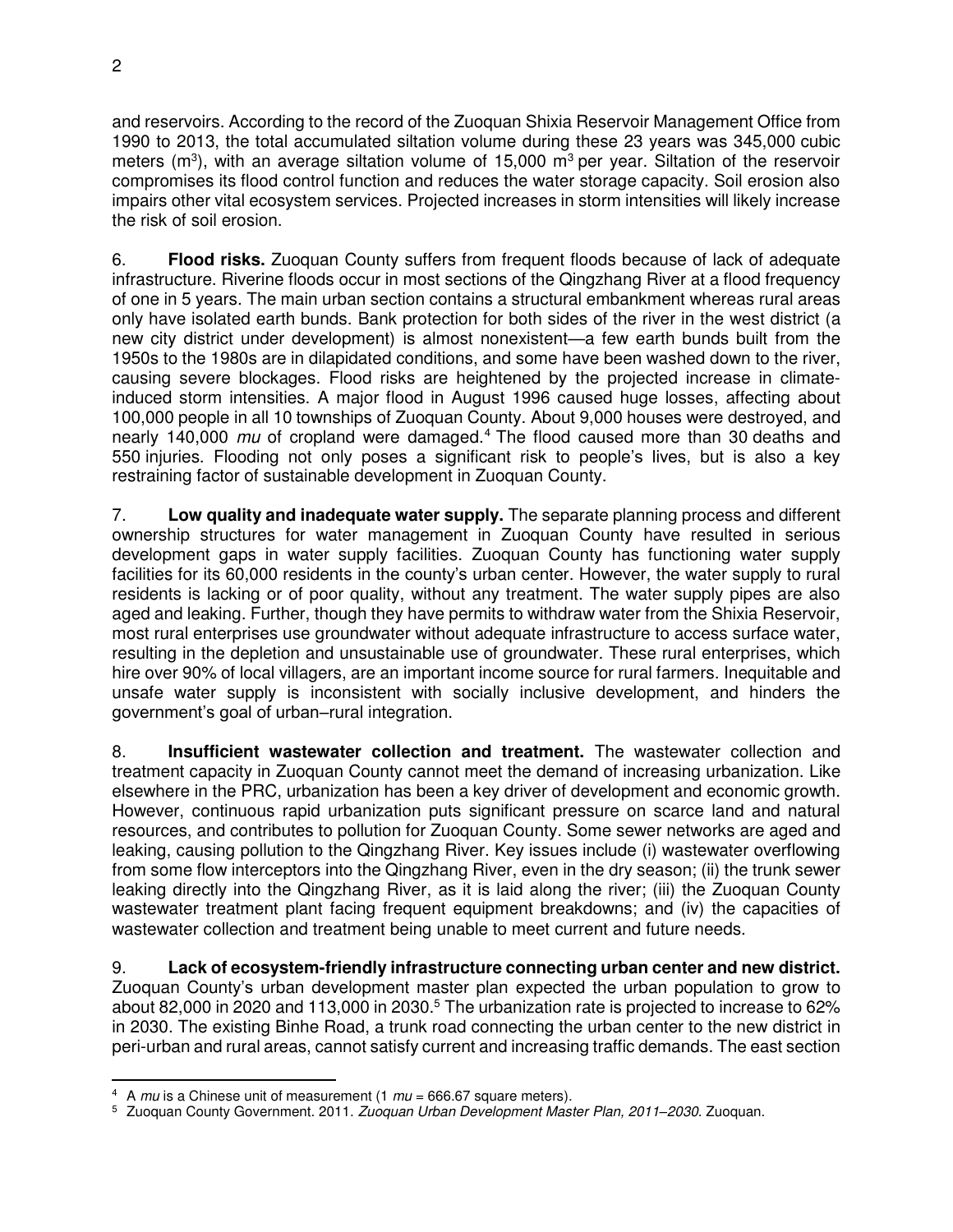of the Binhe Road has reached its design capacity, while the west section of about 5 kilometers (km) is yet to be expanded to meet the demand. Moreover, the storm water pipe and the trunk sewer to the new district need to be installed concurrently along the Binhe Road—as an integrated approach to improving water resources management together with road improvement—which will be cheaper than constructing them separately. The Binhe Road provides an opportunity to pilot test the government's sponge city initiative, which will not only help slow down surface runoff but also reduce nonpoint source pollution from urban runoff.<sup>6</sup> The experience gained will be used for Zuoquan County's new urban district development.

10. **Weak institutional capacity.** Zuoquan County's water resources management is fragmented, lacking a coordinated and integrated approach to land use planning, and urban and rural development. The urban and rural water supply systems are separate, with large gaps in water quality and service reliability. Zuoquan County's capacity for project planning and implementation is weak since it has little experience with international organizations. The counterpart staff of the project do not have experience in implementing Asian Development Bank (ADB) projects and are unfamiliar with ADB procedures and requirements. The current floodwarning system is inadequate, and cannot provide effective and timely warnings to rural communities.

11. **Strategic fit.** The project is aligned with the PRC's Thirteenth Five-Year Plan on National Economic and Social Development, 2016–2020 for integrated urban–rural development and ecological civilization (footnote 3). It is also consistent with Zuoquan County's urban development master plan (footnote 5). The project conforms to the strategic priorities of ADB's Midterm Review of Strategy 2020;<sup>7</sup> and is aligned with ADB's country partnership strategy for the PRC, 2016–2020 for managing climate change and the environment, and supporting inclusive economic growth. $8$ It also conforms to ADB's Water Operational Plan, 2011–2020 to increase coverage and improve services for water supply and sanitation, and promote integrated water resources management.<sup>9</sup>

12. **Lessons.** The project design has incorporated lessons from good practices in integrated water resources management financed by ADB and other international development agencies. Major lessons include (i) an integrated management approach, incorporating cross-sector water resources management, urbanization, and environmental issues (including projected climate change impacts); (ii) the inclusion of nonstructural measures and community participation in addition to structural interventions; (iii) coordinated management of urban–rural planning, and management of resources and services to facilitate integration and linkage to infrastructure; and (iv) provision of training to strengthen government agencies.

### **B. Impact and Outcome**

13. The project is aligned with the following impact: quality of life and environmental sustainability in Zuoquan County improved (footnote 5).<sup>10</sup> The project will have the following

 $\overline{a}$  $6$  The sponge city initiative is the government's policy to promote water conservation. A key principle is to minimize the impact of urban development on the natural water cycle through green infrastructure such as preserved floodplains, storm water wetlands, retention ponds, sunken parks, bio-retention swales, seepage wells, and green roofs.

<sup>7</sup> ADB. 2014. *Midterm Review of Strategy 2020: Meeting the Challenges of a Transforming Asia and Pacific.* Manila.

<sup>8</sup> ADB. 2016. *Transforming Partnership: People's Republic of China and Asian Development Bank, 2016–2020*. Manila.

<sup>9</sup> ADB. 2011. *Water Operational Plan, 2011–2020.* Manila.

<sup>10</sup> Zuoquan County Government. 2014. *Zuoquan Stormwater and Flood Control Special Plan, 2014–2030*. Zuoquan.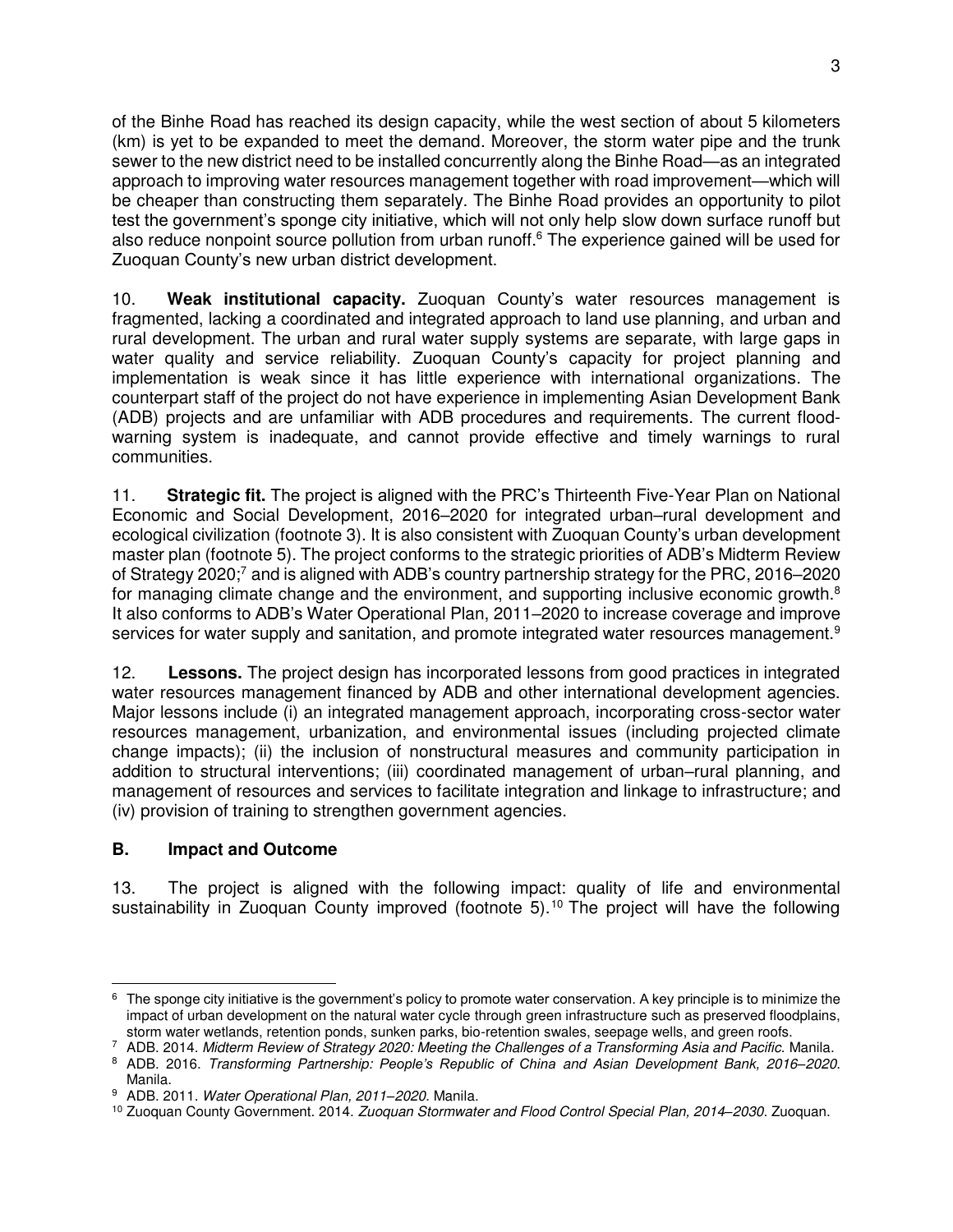outcome: living and environmental conditions for urban and rural residents of Zuoquan County improved.<sup>11</sup>

# **C. Outputs**

14. The project will include four outputs: (i) Shixia Reservoir operation and its watershed vegetation improved, (ii) Qingzhang River and Binhe Road rehabilitated, (iii) inclusive water supply and wastewater collection services achieved, and (iv) institutional capacity strengthened.

15. **Output 1: Shixia Reservoir operation and its watershed vegetation improved.** This output will support (i) revegetation around the Shixia Reservoir with climate-resilient species, and planting of an ecological forest belt along the Qingzhang headwaters for about 128 hectares (ha); (ii) installation of the Shixia Reservoir spillway gates; (iii) construction of a flood discharge and washout tunnel; and (iv) construction of five hydrological and water quality monitoring stations with a telecommunication system in the Shixia Reservoir catchment area.

16. **Output 2: Qingzhang River and Binhe Road rehabilitated.** This output will support (i) dredging of selected sections of the Qingzhang River that are heavily silted (about 11.60 km); (ii) rehabilitation and construction of the embankment of the Qingzhang River (about 8.90 km); (iii) construction of wetland of about 34.35 ha and associated river amenity facilities; and (iv) Binhe Road expansion (about 4.92 km) and storm water drain installation, applying the sponge city initiative.

17. **Output 3: Inclusive water supply and wastewater collection services achieved.** This output will support (i) construction of raw water transmission pipelines (45.30 km), and expansion of a pumping station; (ii) construction of water distribution pipelines (48.32 km), and expansion of four pumping stations; (iii) replacement of water supply pipelines (36.50 km), and construction of two rural domestic water treatment stations; (iv) expansion of the Zuoquan County wastewater treatment plant from 10,000 m<sup>3</sup> per day to 15,000 m<sup>3</sup> per day, with improvement of treatment technologies and renovation of some equipment; (v) construction of trunk sewers (about 4.97 km); (vi) replacement of the main sewer pipelines (about 1.29 km); and (vii) reconstruction of four overflow manholes.

18. **Output 4: Institutional capacity strengthened.** This output will support institutional and capacity development for (i) project management; (ii) improvement of the flood-warning system; (iii) an integrated urban–rural water supply study, including water demand and nonrevenue water management; (iv) an action plan for sponge city design for the new district development; and (v) training and study visits (domestic and overseas).

19. **Special features and value addition.** The project is expected to demonstrate the following innovations and/or value additions, which will be disseminated through knowledge products, water conferences, and exchange visits with similar river basins:

(i) **Integrated water resources management at county level.** The project supports structural and nonstructural measures from upstream to downstream Qingzhang River, including climate-resilient flood risk management, ecological conservation and rehabilitation, water demand management, and institutional reform. This approach will have a good demonstration effect for other regions, as the PRC needs to improve the management of its many small river basins.

 $\overline{a}$ <sup>11</sup> The design and monitoring framework is in Appendix 1.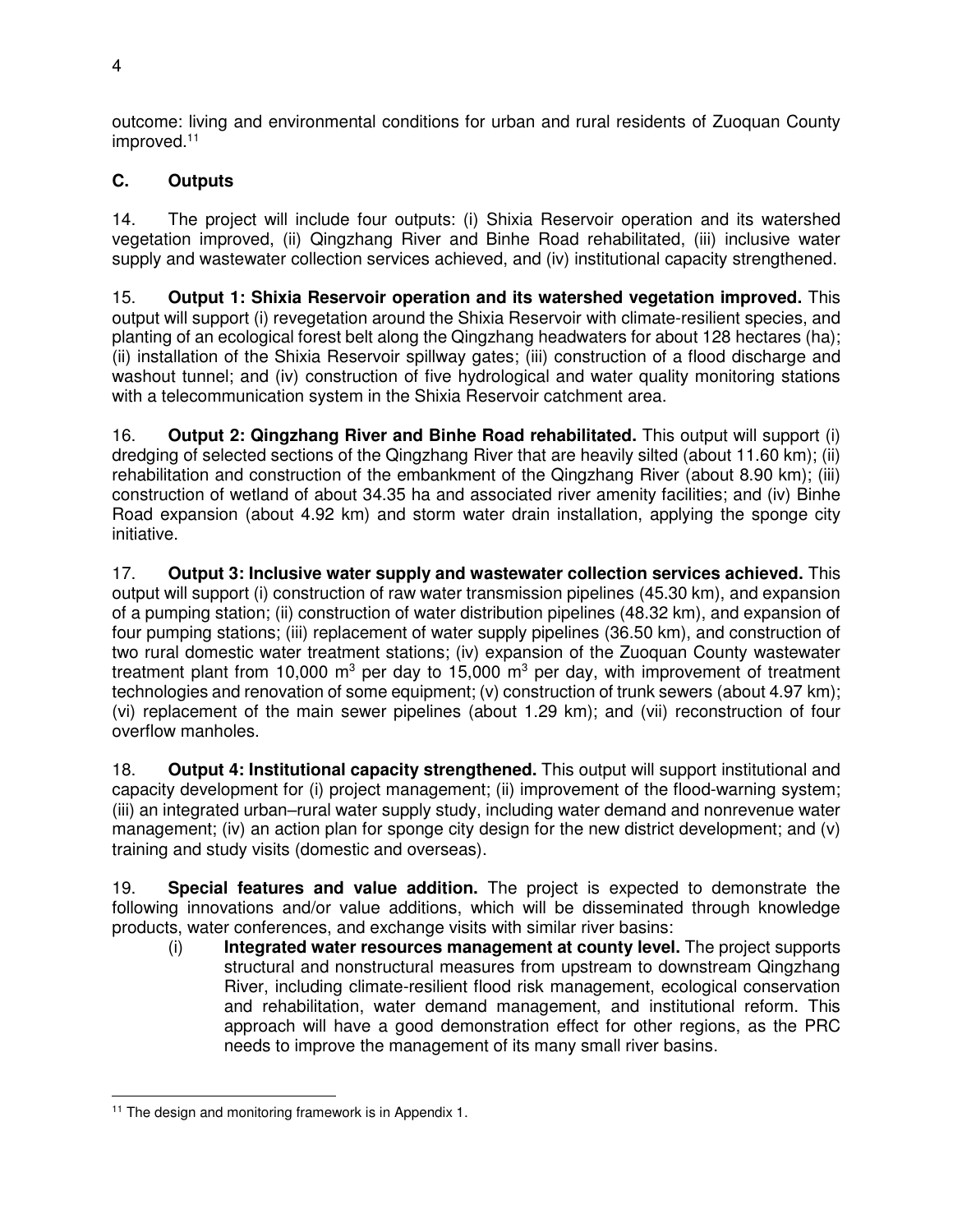- (ii) **Integrated urban–rural land use planning and protection**. The project area has been analyzed and classified into different zones according to their land use types. Protection measures have been identified according to the characteristics of each land use zone, including climate-sensitive vegetation for upstream Shixia Reservoir to reduce soil erosion and adapt to anticipated increase in extreme weather events; improvement of the flood protection standard of the Qingzhang River; improvement of sewage collection and treatment; and provision of reliable and quality water supply to rural households and rural industry.
- (iii) **Application of sponge city design.** Sponge city is an important concept for integrated urban land and water management (footnote 6). Climate resilience planning and design practices embedded in the sponge city concept are demonstrated in the Binhe Road expansion. The scale will be extended to prepare an action plan to identify technologies and practices for Zuoquan County's new urban district development.
- (iv) **Inclusive urbanization and poverty reduction.** Zuoquan, a national poverty county, is below average in social and economic development partly because of inadequate infrastructure. The project will create an enabling environment for the county's development and poverty reduction by providing improved infrastructure, flood risk reduction measures, water supply, and wastewater collection and treatment system.

#### **D. Summary Cost Estimates and Financing Plan**

20. The project is estimated to cost \$152.1 million (Table 1). Detailed cost estimates by expenditure category and by financier are included in the project administration manual (PAM).<sup>12</sup>

| Item |    |                                                                    | Amounta |
|------|----|--------------------------------------------------------------------|---------|
| А.   |    | Base Costb                                                         |         |
|      |    | Shixia Reservoir operation and its watershed vegetation improved   | 13.6    |
|      | 2. | Qingzhang River and Binhe Road rehabilitated                       | 64.9    |
|      | 3. | Inclusive water supply and wastewater collection services achieved | 43.7    |
|      | 4. | Institutional capacity strengthened                                | 3.6     |
|      |    | Subtotal (A)                                                       | 125.8   |
| В.   |    | Contingenciesc                                                     | 22.1    |
| С.   |    | Financing Charges During Implementation <sup>d</sup>               | 4.2     |
|      |    | Total $(A+B+C)$                                                    | 152.1   |

#### **Table 1: Summary Cost Estimates** (\$ million)

 $\frac{a}{b}$  Includes taxes and duties of \$8.33 million. Such amount does not represent an excessive share of the project cost. The government will finance taxes and duties of \$2.78 million in the form of cash contribution.

<sup>b</sup> In end-2016 prices.

<sup>c</sup> Physical contingencies computed at 8.0%. Price contingencies computed at average 1.44% on foreign exchange costs and at 2.44% on local currency costs; includes provision for potential exchange rate fluctuation under the assumption of a purchasing power parity exchange rate.

<sup>d</sup> Includes interest during construction and commitment charges. Interest for the ordinary capital resources loan has been computed at the 5-year United States dollar fixed swap rate plus an effective contractual spread of 0.5% and maturity premium of 0.2%. Commitment charges for the Asian Development Bank loan are 0.15% per year to be charged on the undisbursed loan amount.

Source: Asian Development Bank estimates.

21. The government has requested a regular loan of \$100 million from ADB's ordinary capital resources to help finance the project. The loan will have a 25-year term, including a grace period of 5 years, an annual interest rate determined in accordance with ADB's London interbank offered

 $\overline{a}$  $12$  Project Administration Manual (accessible from the list of linked documents in Appendix 2).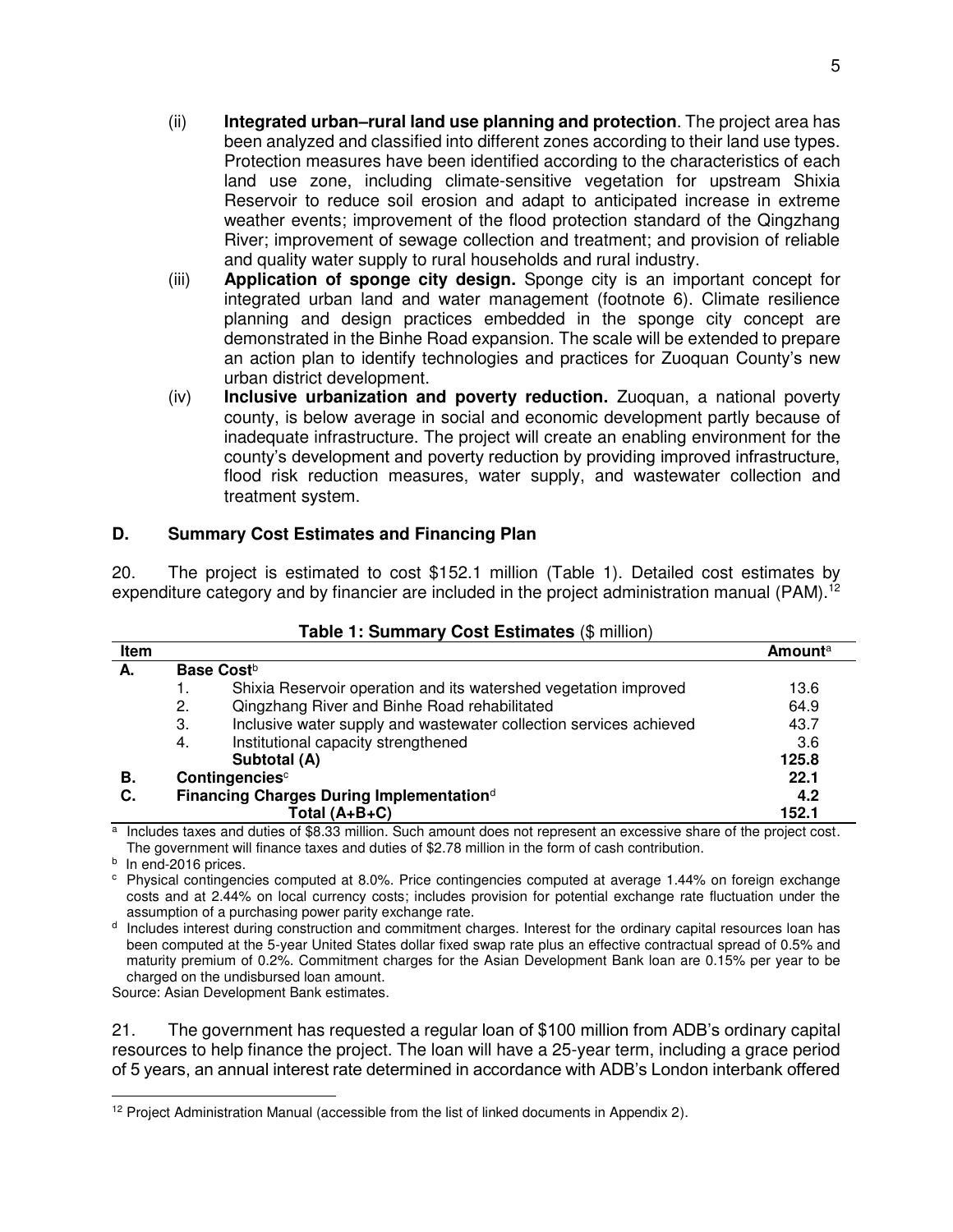rate (LIBOR)-based lending facility; a commitment charge of 0.15% per year (the interest and other charges during construction to be capitalized in the loan); and such other terms and conditions set forth in the loan and project agreements. Based on the 10% annuity method, the average loan maturity is 18.31 years; and the maturity premium payable to ADB is 0.2% per year.

22. The summary financing plan is in Table 2. ADB will finance the expenditures in relation to civil works, goods, consulting services, and interest during construction and commitment fees. Shanxi Provincial Government (SPG), Jinzhong Municipal Government (JMG), and Zuoquan County Government (ZCG) shall ensure that counterpart funding is provided in a timely manner to satisfy their liabilities arising from any works, goods and/or consulting services contract, including any additional counterpart funding required for any shortfall of funds or cost overruns.

| <b>Table 2: Summary Financing Plan</b> |                            |                           |
|----------------------------------------|----------------------------|---------------------------|
| <b>Source</b>                          | <b>Amount</b> (\$ million) | <b>Share of Total (%)</b> |
| Asian Development Bank                 | 100.0                      | 65.7                      |
| <b>Zuoquan County Government</b>       | 52.1                       | 34.3                      |
| Total                                  | 152.1                      | 100.0                     |

Source: Asian Development Bank estimates.

#### **E. Implementation Arrangements**

23. The implementation arrangements are summarized in Table 3 and described in detail in the PAM (footnote 12). ZCG will be the executing agency for the project. A project management office in ZCG has been established to manage day-to-day activities. The implementing agencies include Zuoquan Water Resource Bureau; Zuoquan Housing Security, and Urban and Rural Construction and Management Bureau; Zuoquan Shixia Reservoir Management Office; and Zuoquan Forestry Bureau.

|                             | rable 3. miplementation Afrangements                                                  |              |                 |
|-----------------------------|---------------------------------------------------------------------------------------|--------------|-----------------|
| <b>Aspects</b>              | <b>Arrangements</b>                                                                   |              |                 |
| Implementation period       | January 2018-December 2022                                                            |              |                 |
| Estimated completion date   | 31 December 2022                                                                      |              |                 |
| Estimated loan closing date | 30 June 2023                                                                          |              |                 |
| Management                  |                                                                                       |              |                 |
| Oversight body<br>(i)       | Zuoquan County Government (ZCG), through a leading group                              |              |                 |
|                             | Chair: Zhao Hongzhong, County Governor                                                |              |                 |
| Executing agency<br>(ii)    | ZCG, through a project management office in charge of daily operations                |              |                 |
| Key implementing<br>(iii)   | Zuoquan Water Resource Bureau; Zuoquan Housing Security, and Urban and Rural          |              |                 |
| agencies                    | Construction and Management Bureau; Zuoquan Shixia Reservoir Management               |              |                 |
|                             | Office; and Zuoquan Forestry Bureau                                                   |              |                 |
| Procurement                 | International competitive bidding                                                     | 2 contracts  | \$20.65 million |
|                             | National competitive bidding                                                          | 12 contracts | \$66.62 million |
| Consulting services         | Quality- and cost-based selection                                                     | 3 contracts  | \$1.86 million  |
|                             | Consultants' qualifications selection                                                 | 1 contract   | \$0.20 million  |
|                             | Individual consultant selection                                                       | 3 contracts  | \$0.12 million  |
| Retroactive financing and   | Advance contracting and retroactive financing will be used for (i) water supply, (ii) |              |                 |
| advance contracting         | revegetation, (iii) flood embankment, and (iv) consulting services; but not earlier   |              |                 |
|                             | than 12 months before the signing of the loan agreement, subject to a maximum         |              |                 |
|                             | amount equivalent to 20% of the loan amount.                                          |              |                 |
| Disbursement                | The loan proceeds will be disbursed following the Asian Development Bank's Loan       |              |                 |
|                             | Disbursement Handbook (2017, as amended from time to time) and detailed               |              |                 |
|                             | arrangements agreed between the Government of the People's Republic of China          |              |                 |
|                             | and the Asian Development Bank.                                                       |              |                 |

**Table 3: Implementation Arrangements**

Source: Asian Development Bank.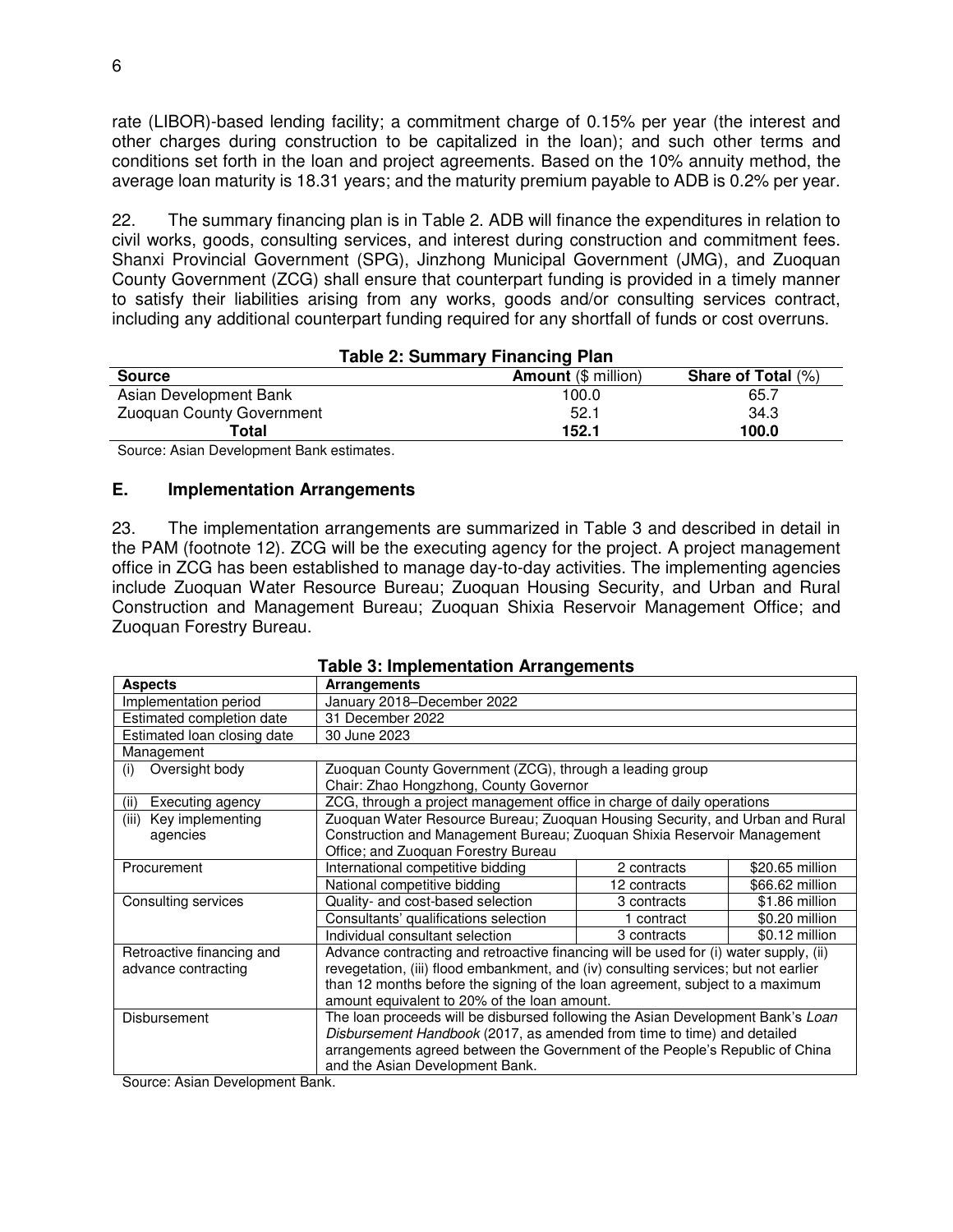#### **III. DUE DILIGENCE**

#### **A. Technical**

24. The project was prepared by licensed domestic design institutes, taking into account consultant recommendations in accordance with relevant PRC guidelines and regulations. The technical feasibility was confirmed to be adequate after detailed examination of the project's compatibility with local conditions, including current and projected climate variables, availability of water sources, and land available for project facilities. Alternative technical options identified the most suitable sites for the facilities and different forms of river embankments to suit the local environment. The processes selected for water supply and wastewater treatment are appropriate for the technical capacity of the local implementing agencies.

25. **Climate change.** A climate risk vulnerability assessment indicated that the project infrastructure is at moderate to high risk of adverse climate change impact. Water components (outputs 2 and 3) are at moderate risk from greater variability in precipitation, rising temperatures, and/or increased storm intensity. Ecosystems and natural resources components (output 1 and part of output 2) are rated high risk because of the strong likelihood of physiological stress from rising temperatures and increased probability of heatwaves in summer, leading to increased mortality rates, loss of biodiversity, and reduced productivity and provision of ecosystem services. The overall design is geared toward climate resilience. Each project component incorporates adaptation measures, including raising embankment heights and increasing reservoir storage capacity to cope with climate-induced flooding; adopting a mix of climate-resilient native species for the revegetation and forest planting components; enhanced hydrological and water quality monitoring; and capacity building on water resources management that is mindful of projected climate risks. The project is expected to reduce carbon dioxide emission by 640 tons per year. Climate mitigation is estimated to cost \$3.25 million and climate adaptation is estimated to cost \$18.52 million.<sup>13</sup> ADB will finance 93% of mitigation and adaptation costs.

### **B. Economic and Financial**

26. The economic analysis confirmed the economic viability of the project, with an economic internal rate of return of 17.9%. The economic viability of the project was tested against different adverse scenarios: a 10% investment cost overrun, a 10% increase in the operation and maintenance cost, a 10% reduction in benefits, and their combinations. The results showed that the economic viability of the project is robust against any of the adverse scenarios.

27. The financial analysis assessed the financial sustainability of the project based on the fiscal impact of (i) counterpart funds during the project, (ii) operation and maintenance cost, and (iii) the loan repayment obligation. ZCG will be responsible for the entire financial obligations. During implementation, the total financial obligations represent up to 4.2% of the annual revenue of ZCG. After project implementation, ADB's loan repayment, financing charges, and recurrent costs will be about 1.9% of the annual revenue of ZCG. The project is fiscal sustainable based on the projected fiscal analysis of ZCG's revenues and expenditures, as well as a water sector component analysis showing a financial internal rate of return exceeding the weighted average cost of capital.

 <sup>13</sup> Details on the estimates of climate risk adaptation and mitigation measures can be found in the Climate Risk Vulnerability Assessment and Management Report (accessible from the list of linked document in Appendix 2).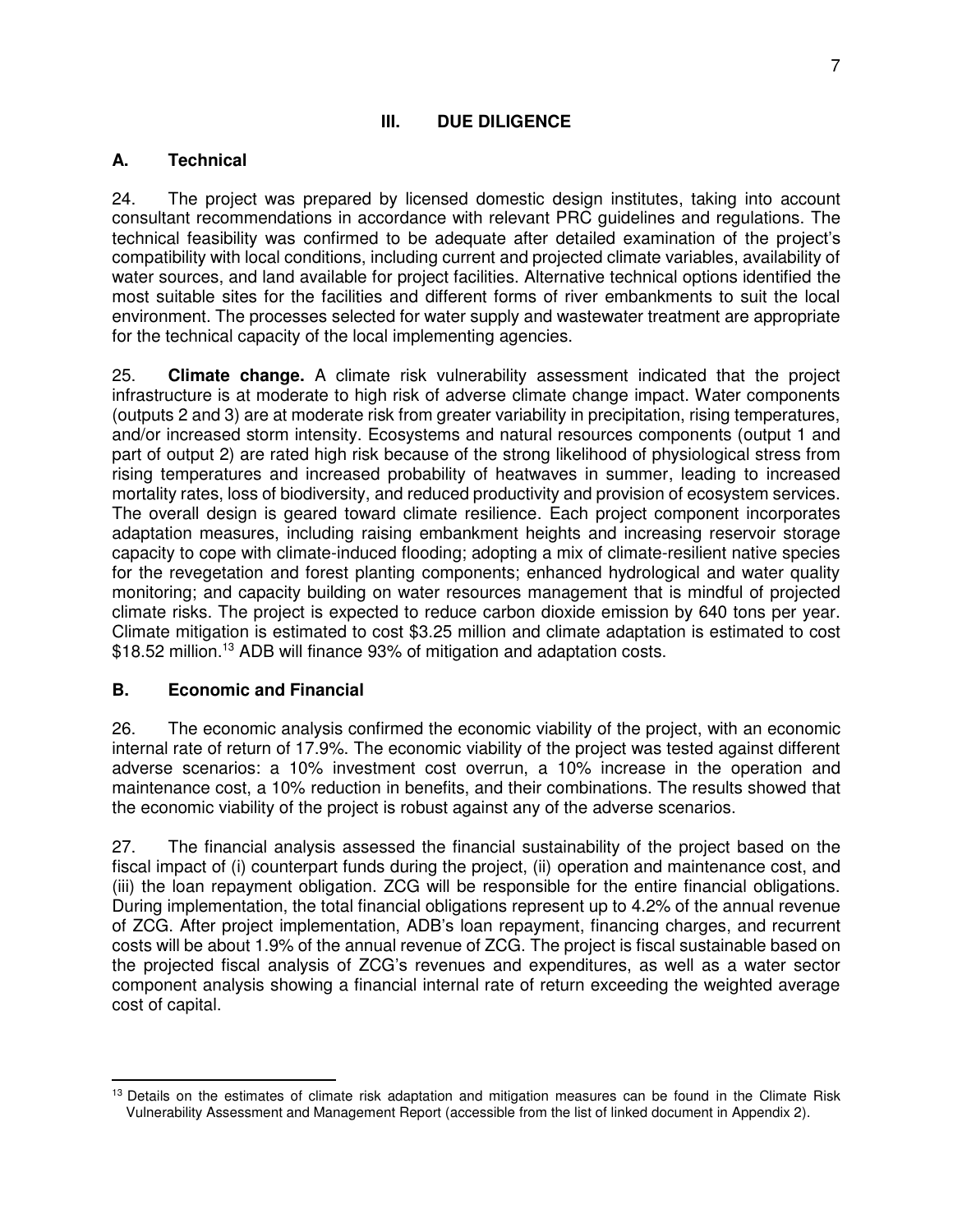#### **C. Governance**

28. A financial management assessment was conducted for ZCG. The financial management risk of the project is moderate because of ZCG's unfamiliarity with ADB's disbursement procedures and requirements, or ADB's financial management requirements. The assessment recommended an action plan, which ZCG will implement during the project, to mitigate the identified financial management risks of unfamiliarity with ADB procedures and requirements, and delays in providing adequate counterpart funds.

29. The procurement risk assessment indicated that (i) ZCG and the implementing agencies have the experience to undertake procurement of consulting services, goods, and works; and (ii) monitoring and internal controls regarding procurement are generally in place, but ZCG and the implementing agencies lack experience on foreign-funded projects. Mitigation measures will include (i) early engagement of a procurement agent and project implementation consultants, and (ii) the provision of training on ADB's procurement policies and procedures during implementation.

30. ADB's Anticorruption Policy (1998, as amended to date) was explained to and discussed with the government, SPG, JMG, and ZCG. The specific policy requirements and supplementary measures are described in the PAM (footnote 12).

#### **D. Poverty, Social, and Gender**

31. **Poverty and social.** A poverty and social assessment was conducted; and several measures are adopted in the project design for social inclusion and improving living standards of local residents, including (i) the project area covering rural villages for tree plantation, flood protection and environmental improvement, and water supply; (ii) the involvement of local communities in project design and implementation; and (iii) targeted jobs for local people, especially for the poor and the women.

32. A total of 98,627 people will directly benefit from the project. Among them, 58% are in rural villages and townships, and 11% are below the national poverty line. The project will provide several opportunities for local beneficiaries, including (i) new job opportunities during construction and operation; (ii) improved living conditions through rural water supply, wastewater management, and reduced flood risks; (iii) economic opportunities boosted by better environmental and water security; (iv) improved road and traffic safety; and (v) training and capacity building.

33. Consultations were undertaken with local communities during project preparation, and their feedback has been incorporated in the project design. Further consultations will be undertaken during the detailed design and implementation, ensuring that local people participate in and benefit from relevant project activities. Community-based methods will be adopted to implement nonstructural activities. A stakeholder communication strategy is in the PAM (footnote 12).

34. **Gender.** Most project benefits are expected to be distributed across men and women. Some components, such as the rural water supply and nonstructural activities, offer more opportunities for women and the poor to benefit. The project is categorized effective gender mainstreaming, and a gender action plan has been prepared. The gender and social development action plans comprise targeted measures for women and the poor, including (i) involving them in project design and implementation, (ii) providing targeted employment for them, and (iii) training project staff on gender and social inclusion measures. ZCG will implement and monitor these plans, and submit semiannual progress reports to ADB.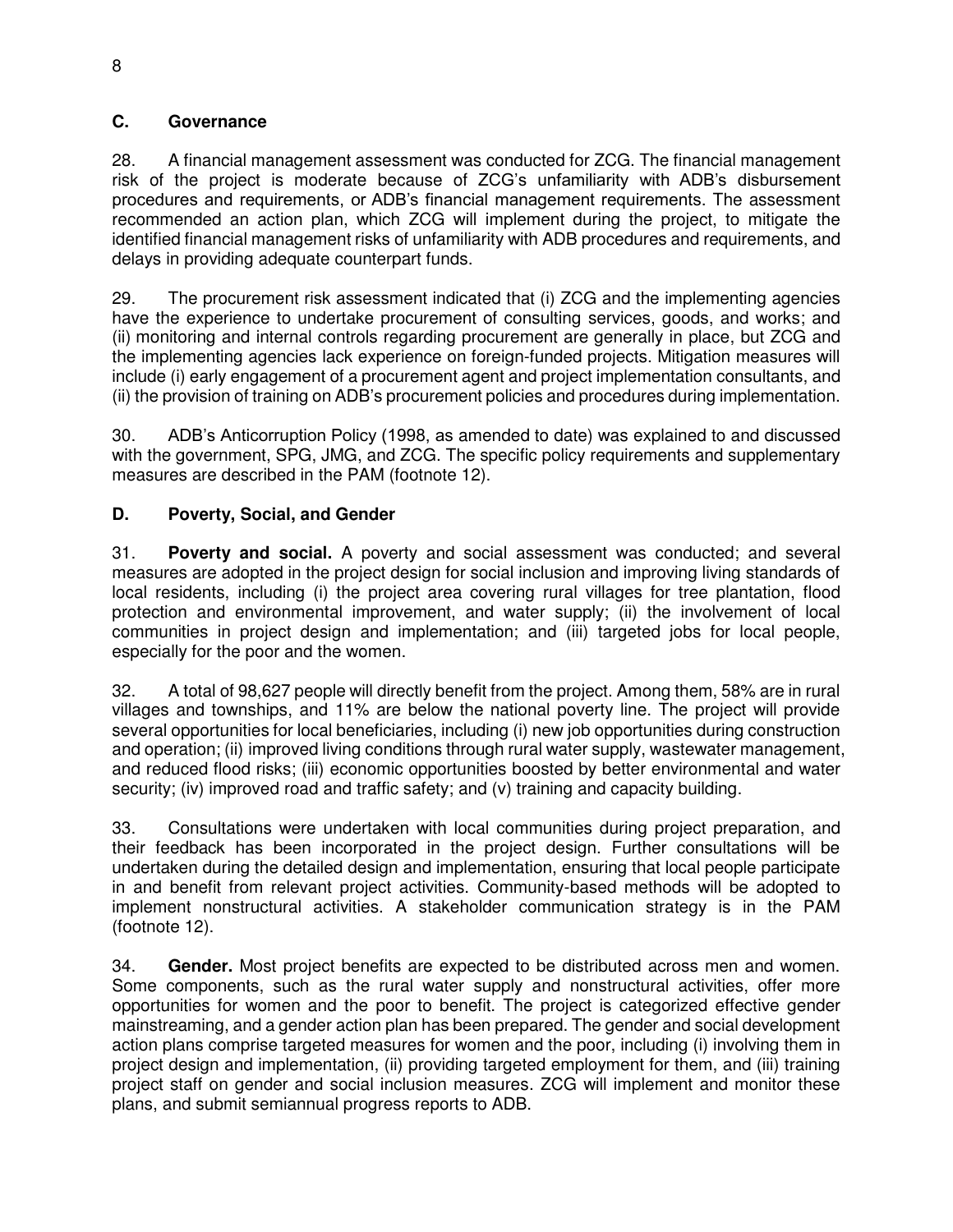#### **E. Safeguards**

35. In compliance with ADB's Safeguard Policy Statement (2009), the project's safeguard categories are as follows.<sup>14</sup>

36. **Environment (category B).** An initial environmental examination (IEE) report, including an environmental management plan (EMP), has been prepared and follows ADB's Safeguard Policy Statement.<sup>15</sup> The IEE and EMP are based on the approved domestic feasibility study report and environmental assessments, site visits, and stakeholder consultations, including with affected persons. The outcomes have been integrated in the project design. ZCG will be responsible for the EMP implementation; and will appoint qualified environmental personnel to coordinate key tasks, including inspection, monitoring, reporting, and initiating corrective actions or measures. Loan implementation consultants and a capacity-building program were included in the project design. The IEE, including the EMP, was disclosed on ADB's website on 18 November 2016.

37. The project is expected to achieve environmental benefits, including reduced flood risks, improved security of drinking water supply for 43 villages, enhanced wastewater management, and revegetation in the upper west Qingzhang watershed. Anticipated construction impacts are from the dredging and embankment (i.e., temporary damage of in-channel habitats and elevated turbidity); and construction-related air, dust, noise, and erosion impacts. Operational risks include inadequate maintenance of project structures, noise emissions from increased road traffic, and overflow of untreated wastewater in waterways during peak floods. Mitigation measures are described in the EMP; and include containment of dredged sediment, design of embankment habitats, noise barriers, and improved storm water and wastewater management. The IEE concludes that effective EMP implementation, together with the prescribed training, will result in residual impacts within the limits of the PRC standards defined in the EMP.

38. **Involuntary resettlement (category A).** The project will permanently acquire 1,049.65 *mu* of collective land in 33 villages and demolish 8,099.62 square meters of residential housing, involving 591 affected households with 1,384 affected persons. Among these, 24 households with 104 persons and four enterprises with 32 employees will be physically displaced or relocated. The project will temporarily occupy 231.00 *mu* of collective land during construction, and will lease 384.64 *mu* of village lands for planting trees.

39. A draft resettlement plan has been prepared in line with ADB's Safeguard Policy Statement, and related PRC laws and regulations. Resettlement impacts have been adequately assessed, which includes adequate compensation, resettlement, and rehabilitation measures to mitigate social risks and restore the living standards of affected persons. The resettlement plan has been disclosed in affected villages and was posted on ADB's website on 19 December 2016. The affected persons were consulted during the preparation of the resettlement plan and will be further consulted during the updating and implementing of the resettlement plan. ZCG will fully finance the land acquisition and resettlement costs; and the ADB loan will finance the costs for consultants for resettlement implementation support and external monitoring. ZCG and the implementing agencies have the capacity and experience to implement land acquisition and resettlement under domestic projects. The project will strengthen their capacity to implement the resettlement plan in line with ADB's requirements. ZCG will engage an external monitoring agency to monitor the resettlement implementation and submit semiannual monitoring reports to ADB.

 <sup>14</sup> ADB. Safeguard Categories. [https://www.adb.org/site/safeguards/safeguard-categories.](https://www.adb.org/site/safeguards/safeguard-categories)

<sup>&</sup>lt;sup>15</sup> ADB's Safequard Policy Statement (2009) is available both in English and Chinese (http://www.adb.org/Documents/ [Policies/ Safeguards/Safeguard-Policy-Statement-June2009.pdf](http://www.adb.org/Documents/%20Policies/Safeguards/Safeguard-Policy-Statement-June2009.pdf) and http://www. adb.org/Documents/ Translations/ Chinese/ Safeguard-Policy-Statement-cn.pdf).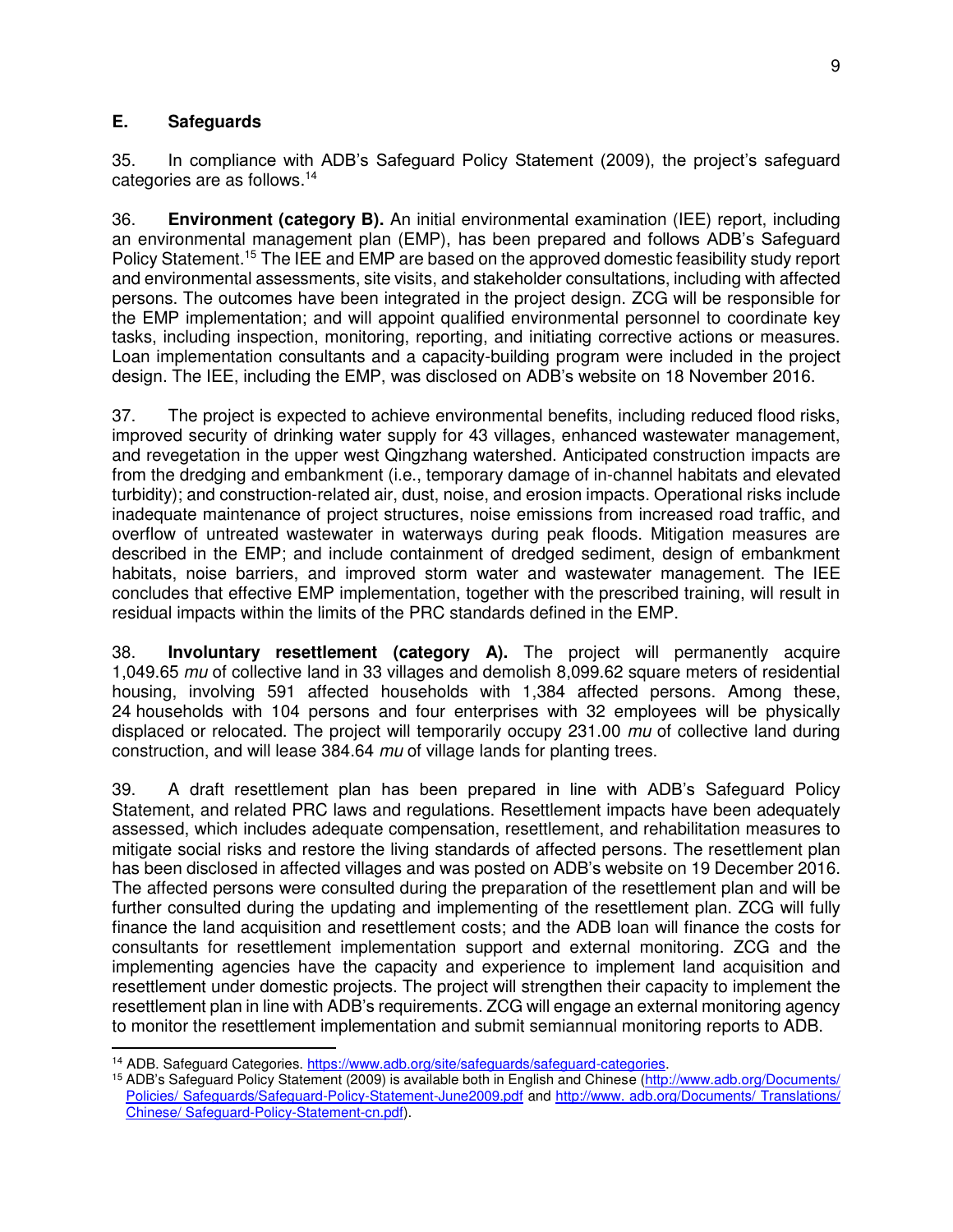40. **Indigenous peoples (category C).** The project does not involve any distinct ethnic minority community in the project areas, so it does not trigger requirements on indigenous peoples under ADB's Safeguard Policy Statement.

## **F. Summary of Risk Assessment and Risk Management Plan**

41. Significant risks and mitigating measures are summarized in Table 4 and described in detail in the risk assessment and risk management plan.<sup>16</sup> The overall risk is assessed moderate. The project provides adequate measures to mitigate these risks, and the integrated benefits and impacts are expected to outweigh the costs.

| <b>10010 Tributhary of Hond and minguing modeured</b>          |                                                                                                                                                                                                                                                                                                                                    |  |
|----------------------------------------------------------------|------------------------------------------------------------------------------------------------------------------------------------------------------------------------------------------------------------------------------------------------------------------------------------------------------------------------------------|--|
| <b>Risks</b>                                                   | <b>Mitigating Measures</b>                                                                                                                                                                                                                                                                                                         |  |
| Delays in land acquisition<br>and resettlement                 | Zuoquan County Government (ZCG) will make available and release<br>funds for compensation in a timely manner under its fiscal budget; and<br>the project will provide (i) capacity building through loan consultants, and<br>(ii) independent resettlement monitoring of compliance.                                               |  |
| Shortage of counterpart<br>funds for project<br>implementation | ZCG prioritizes the project in its budget process and assures it will<br>provide funds in a timely manner from its cash balances, expected fiscal<br>transfers, and access to provincial government-issued bonds. A loan<br>covenant has been included to ensure availability of funds by ZCG and<br>Shanxi Provincial Government. |  |

#### **Table 4: Summary of Risks and Mitigating Measures**

Source: Asian Development Bank.

## **IV. ASSURANCES**

42. The government, SPG, JMG, and ZCG have assured ADB that implementation of the project shall conform to all applicable ADB policies, including those concerning anticorruption measures, safeguards, gender, procurement, consulting services, and disbursement as described in detail in the PAM (footnote 12) and loan documents.

43. The government, SPG, JMG, and ZCG have agreed with ADB on certain covenants for the project, which are set forth in the loan and project agreements.

### **V. RECOMMENDATION**

44. I am satisfied that the proposed loan would comply with the Articles of Agreement of the Asian Development Bank (ADB) and recommend that the Board approve the loan of \$100,000,000 to the People's Republic of China for the Shanxi Urban–Rural Water Source Protection and Environmental Demonstration Project, from ADB's ordinary capital resources, in regular terms, with interest to be determined in accordance with ADB's London interbank offered rate (LIBOR)-based lending facility; for a term of 25 years, including a grace period of 5 years; and such other terms and conditions as are substantially in accordance with those set forth in the loan and project agreements presented to the Board.

> Takehiko Nakao President

31 July 2017

 $\overline{a}$ <sup>16</sup> Risk Assessment and Risk Management Plan (accessible from the list of linked documents in Appendix 2).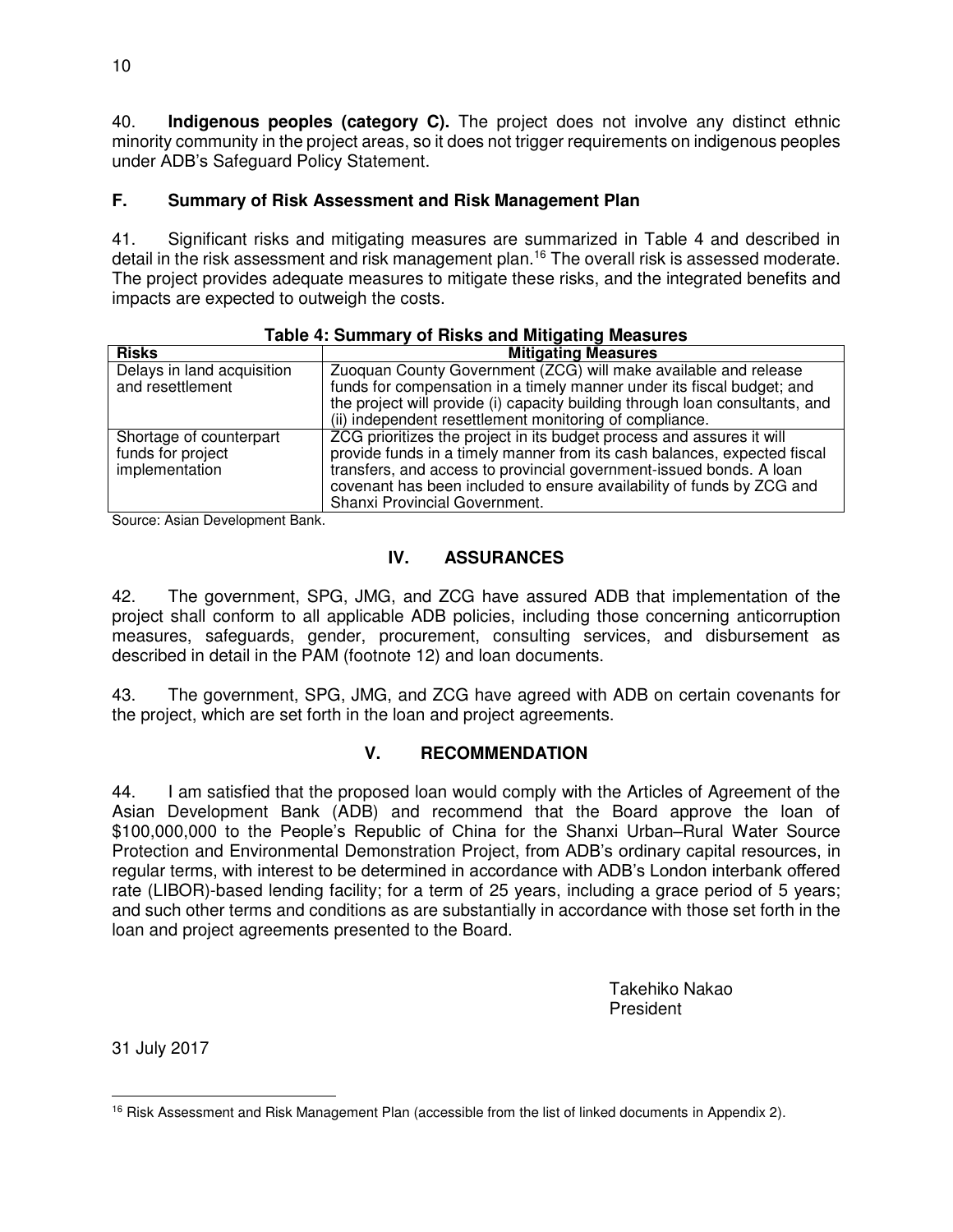### **DESIGN AND MONITORING FRAMEWORK**

#### **Impact the Project is Aligned With**

Quality of life and environmental sustainability in Zuoquan County improved (Zuoquan Urban Development Master Plan, 2011–2030 and Zuoquan Stormwater and Flood Control Special Plan, 2014–2030)<sup>a</sup>

| <b>Results Chain</b>                                                                                        | <b>Performance Indicators with</b><br><b>Targets and Baselines</b>                                                                                                                                                                           | <b>Data Sources and Reporting</b>                                                                                       | <b>Risks</b>                                                                                                                                          |
|-------------------------------------------------------------------------------------------------------------|----------------------------------------------------------------------------------------------------------------------------------------------------------------------------------------------------------------------------------------------|-------------------------------------------------------------------------------------------------------------------------|-------------------------------------------------------------------------------------------------------------------------------------------------------|
| Outcome                                                                                                     | By 2022:                                                                                                                                                                                                                                     |                                                                                                                         |                                                                                                                                                       |
| Living and<br>environmental<br>conditions for urban<br>and rural residents of<br>Zuoquan County<br>improved | a. Farmland and population<br>protected: 148.75 ha (2016<br>baseline: 0) and 20,000<br>households (2016 baseline: 0)<br>b. Water supply to 9,234 rural<br>households to meet national<br>quality standard: GB5749-2006<br>(2016 baseline: 0) | a.-b. ZCG's annual statistics and<br>Zuoquan Water Resource<br>Bureau's annual reports                                  | Urban growth<br>exceeds forecasts<br>and exerts more<br>pressure on<br>available urban<br>infrastructure<br>Sponge city action<br>plan not applied in |
|                                                                                                             | c. Wastewater treatment rate<br>increased to 90% (2015 baseline:<br>below 75%)                                                                                                                                                               | c. Zuoquan Housing Security,<br>and Urban and Rural<br><b>Construction and Management</b><br>Bureau's annual statistics | Zuoquan County's<br>new city<br>development <sup>b</sup>                                                                                              |
| <b>Outputs</b>                                                                                              |                                                                                                                                                                                                                                              |                                                                                                                         |                                                                                                                                                       |
| 1. Shixia Reservoir                                                                                         | By 2021:                                                                                                                                                                                                                                     |                                                                                                                         |                                                                                                                                                       |
| operation and its<br>watershed<br>vegetation<br>improved                                                    | 1a. Forest belt of at least 128 ha<br>planted along two headwaters and<br>revegetation around the Shixia<br>Reservoir (2016 baseline: 0)                                                                                                     | 1a.-d. Project progress and<br>completion reports, and loan<br>review missions                                          | Climate-induced<br>changes in<br>temperature and<br>river flows result in                                                                             |
|                                                                                                             | 1b. A sluice with two gates<br>installed for the Shixia Reservoir<br>spillway (2016 baseline: Not<br>applicable)                                                                                                                             |                                                                                                                         | less favorable<br>conditions for<br>vegetation growth<br>and/or riparian and<br>aquatic                                                               |
|                                                                                                             | 1c. A flood discharge and washout<br>tunnel constructed and operated<br>(2016 baseline: Not applicable)                                                                                                                                      |                                                                                                                         | ecosystems                                                                                                                                            |
|                                                                                                             | 1d. 1,500 villagers, of which at<br>least 40% are women, reported<br>with increased awareness of<br>environmental protection<br>(2016 baseline: Not applicable)                                                                              | 1d. Internal and external<br>monitoring reports for GAP<br>implementation                                               |                                                                                                                                                       |
| 2. Qingzhang River                                                                                          | By 2021:                                                                                                                                                                                                                                     |                                                                                                                         |                                                                                                                                                       |
| and Binhe Road<br>rehabilitated                                                                             | 2a. 8.90 km of Qingzhang River<br>rehabilitated and embankment<br>constructed (2016 baseline: 0)<br>2b. 11.60 km of Qingzhang River                                                                                                          | 2a.-d. Project progress and<br>completion reports, and loan<br>review missions                                          | Improper land use<br>management and<br>enforcement<br>upstream result in<br>continued siltation                                                       |
|                                                                                                             | dredged (2016 baseline: 0)<br>2c. A wetland with area of about<br>34.35 ha constructed (2016)<br>baseline: Not applicable)                                                                                                                   |                                                                                                                         | and pollution                                                                                                                                         |
|                                                                                                             | 2d. Binhe Road expanded by 4.92<br>km and improved with permeable<br>pavement and bio-retention swales<br>(2016 baseline: Not applicable)                                                                                                    |                                                                                                                         |                                                                                                                                                       |
|                                                                                                             | 2e. 30,000 villagers and citizens, at<br>least 40% of which are women,<br>with increased awareness of river<br>protection (2016 baseline:<br>Not applicable)                                                                                 | 2e. Survey by the project<br>management office of ZCG                                                                   |                                                                                                                                                       |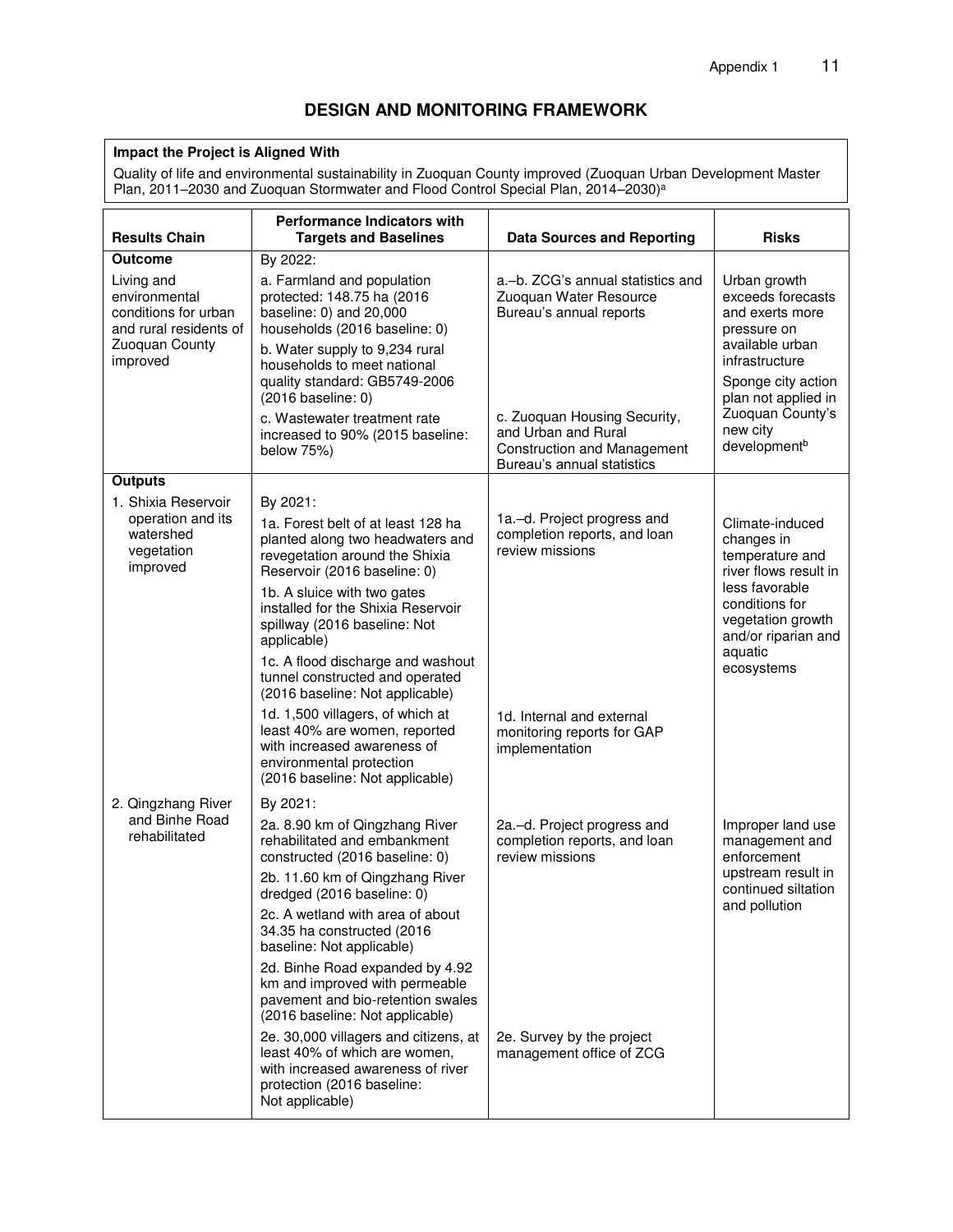| <b>Results Chain</b>                                        | <b>Performance Indicators with</b><br><b>Targets and Baselines</b>                                                                                                                                                                                                         | <b>Data Sources and Reporting</b><br><b>Mechanisms</b>                         | <b>Risks</b> |
|-------------------------------------------------------------|----------------------------------------------------------------------------------------------------------------------------------------------------------------------------------------------------------------------------------------------------------------------------|--------------------------------------------------------------------------------|--------------|
| 3. Inclusive water                                          | By 2022:                                                                                                                                                                                                                                                                   |                                                                                |              |
| supply and<br>wastewater<br>collection services<br>achieved | 3a. 45.30 km of raw water<br>transmission pipelines constructed<br>and a pumping station expanded,<br>with increased capacity of 28,700<br>$m^3/d$ (2016 baseline: 0)                                                                                                      | 3a.–f. Project progress and<br>completion reports, and loan<br>review missions |              |
|                                                             | 3b. 48.32 km of water distribution<br>pipelines and four pumping<br>stations expanded (2016 baseline:<br>$\left( 0\right)$                                                                                                                                                 |                                                                                |              |
|                                                             | 3c. 36.50 km of existing water<br>supply pipelines and two rural<br>domestic water treatment stations<br>constructed, with total capacity of<br>2,700 m <sup>3</sup> /d (2016 baseline: 0)                                                                                 |                                                                                |              |
|                                                             | 3d. Zuoquan County wastewater<br>treatment plant expanded and<br>upgraded from capacity of 10,000<br>$m^3/d$ to 15,000 m $^3/d$ (2016<br>baseline: 0)                                                                                                                      |                                                                                |              |
|                                                             | 3e, 4.97 km of trunk sewers and<br>associated manholes constructed,<br>and 1.29 km of existing main<br>sewer pipelines replaced (2016<br>baseline: 0)                                                                                                                      |                                                                                |              |
|                                                             | 3f. Views of 15,000 villagers, at<br>least 40% of which are women,<br>incorporated in water-related<br>awareness-raising and training<br>activities (2016 baseline:<br>Not applicable)                                                                                     |                                                                                |              |
| 4. Institutional                                            | By 2022:                                                                                                                                                                                                                                                                   |                                                                                |              |
| capacity<br>strengthened                                    | 4a. Flood warning improved and<br>extended to cover additional<br>50,000 people (2016 baseline: 0)                                                                                                                                                                         | 4a.–d. Project progress and<br>completion reports, and loan<br>review missions |              |
|                                                             | 4b. Sponge city action plan for new<br>urban development areas<br>developed and accepted by ZCG<br>by the end of 2021 (2016 baseline:<br>Not applicable)                                                                                                                   |                                                                                |              |
|                                                             | 4c. Capacity in project<br>management and implementation<br>of at least 30 staff increased, of<br>which at least 30% are women,<br>from ZCG, project management<br>office, implementing agencies, and<br>project implementation offices<br>(2016 baseline: Not applicable) |                                                                                |              |
|                                                             | 4d. At least 100 staff, of which at<br>least 30% are women, trained in<br>operation and maintenance of<br>project facilities and their capacity<br>improved (2016 baseline: Not<br>applicable)                                                                             | 4d. Monitoring reports for GAP<br>implementation                               |              |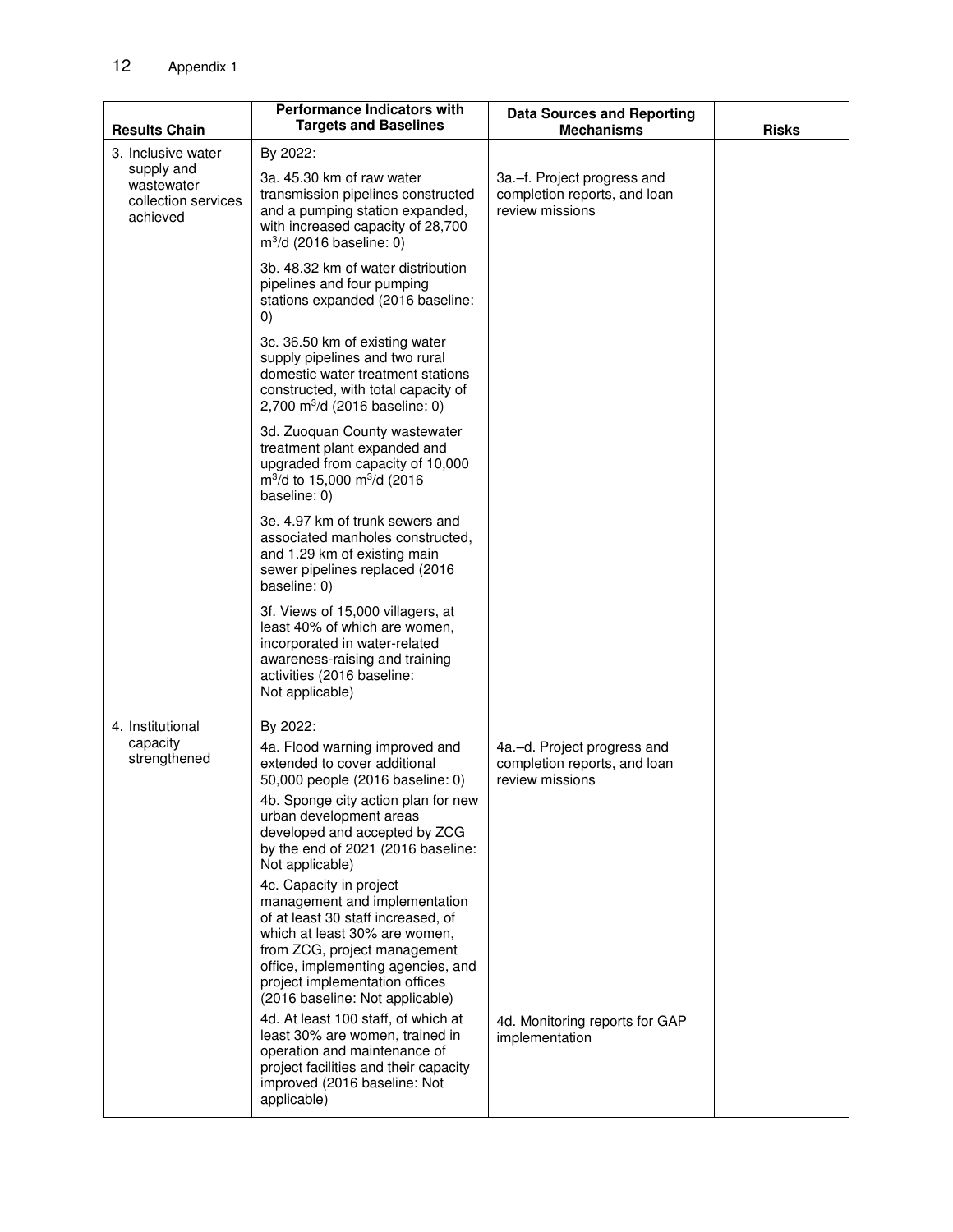|               | <b>Key Activities and Milestones</b>                                                                                                                                                                                                                                                                                                                                                                                                                                                                                                                                                              |
|---------------|---------------------------------------------------------------------------------------------------------------------------------------------------------------------------------------------------------------------------------------------------------------------------------------------------------------------------------------------------------------------------------------------------------------------------------------------------------------------------------------------------------------------------------------------------------------------------------------------------|
| 1.            | Shixia Reservoir operation and its watershed vegetation improved                                                                                                                                                                                                                                                                                                                                                                                                                                                                                                                                  |
|               | 1.1 Complete detailed engineering design and bidding documents (Q1 2017–Q4 2017).<br>1.2 Complete resettlement plan update and land acquisition (Q2 2017-Q3 2018).<br>1.3 Conduct procurement of civil works and equipment (Q3 2017-Q1 2019).<br>1.4 Complete civil works construction and equipment installation, including revegetation, two spillway gates, a flood<br>discharge and washout tunnel, and five hydrological stations (Q3 2017-Q3 2022).                                                                                                                                         |
| 2.            | Qingzhang River and Binhe Road rehabilitated                                                                                                                                                                                                                                                                                                                                                                                                                                                                                                                                                      |
|               | 2.1 Complete detailed engineering design and bidding documents (Q1 2017–Q3 2017).<br>2.2 Complete resettlement plan update and land acquisition (Q2 2017-Q3 2018).<br>2.3 Conduct procurement of civil works and equipment (Q3 2017-Q1 2019).<br>2.4 Complete dredging, embankment, and wetland and associated facilities (Q3 2018–Q4 2021).<br>2.5 Complete the Binhe Road expansion, applying the sponge city concept (Q2 2018–Q4 2020).                                                                                                                                                        |
| 3.            | Inclusive water supply and wastewater collection services achieved                                                                                                                                                                                                                                                                                                                                                                                                                                                                                                                                |
|               | 3.1 Complete detailed engineering design and bidding documents (Q1 2017–Q4 2018).<br>3.2 Complete resettlement plan update and land acquisition (Q2 2017–Q3 2018).<br>3.3 Conduct procurement of civil works and equipment (Q2 2017-Q2 2019).<br>3.4 Complete civil works construction and equipment installation for rural water supply (Q1 2018–Q2 2021).<br>3.5 Complete civil works construction and equipment installation for wastewater collection and treatment<br>(Q3 2017-Q2 2022).<br>3.6 Conduct test and trial operation of water supply and wastewater treatment (Q3 2021-Q4 2022). |
| 4.            | Institutional capacity strengthened                                                                                                                                                                                                                                                                                                                                                                                                                                                                                                                                                               |
|               | 4.1 Conduct training in project management (Q2 2017–Q2 2022).<br>4.2 Recruit consulting services (Q3 2017-Q3 2018).<br>4.3 Improve flood-warning system, and provide necessary training to relevant staff (Q3 2018–Q4 2022).<br>4.4 Carry out study on integrated urban–rural water supply (Q1 2018–Q4 2022).<br>4.5 Develop action plan on applying sponge city design for city development (Q2 2018-Q3 2020).                                                                                                                                                                                   |
|               | <b>Project Management Activities</b>                                                                                                                                                                                                                                                                                                                                                                                                                                                                                                                                                              |
|               | Carry out key activities of GAP and social development action plan (Q2 2017–Q4 2022).<br>Conduct and monitor activities of resettlement plan (including land acquisition) and environmental management plan<br>(Q2 2017-Q4 2022).<br>Recruit an independent agency for external resettlement monitoring (Q2 2017–Q4 2017).<br>Conduct annual and midterm project reviews (Q3 2017-Q4 2022).                                                                                                                                                                                                       |
| <b>Inputs</b> |                                                                                                                                                                                                                                                                                                                                                                                                                                                                                                                                                                                                   |
|               | \$100.0 million (loan)<br>Asian Development Bank:<br>\$52.1 million<br>Government:                                                                                                                                                                                                                                                                                                                                                                                                                                                                                                                |

#### **Assumptions for Partner Financing**

Not applicable

GAP = gender action plan, ha = hectare, km = kilometer, m $3$ /d = cubic meter per day, Q = quarter, ZCG = Zuoquan County Government.

a Zuoquan County Government. 2011. *Zuoquan Urban Development Master Plan, 2011–2030*. Zuoquan; and Zuoquan County Government. 2014. *Zuoquan Stormwater and Flood Control Special Plan, 2014–2030*. Zuoquan.

b The sponge city initiative is the government's policy to promote water conservation. A key principle is to minimize the impact of urban development on the natural water cycle through green infrastructure such as preserved floodplains, storm water wetlands, retention ponds, sunken parks, bio-retention swales, seepage wells, and green roofs. Source: Asian Development Bank estimates.